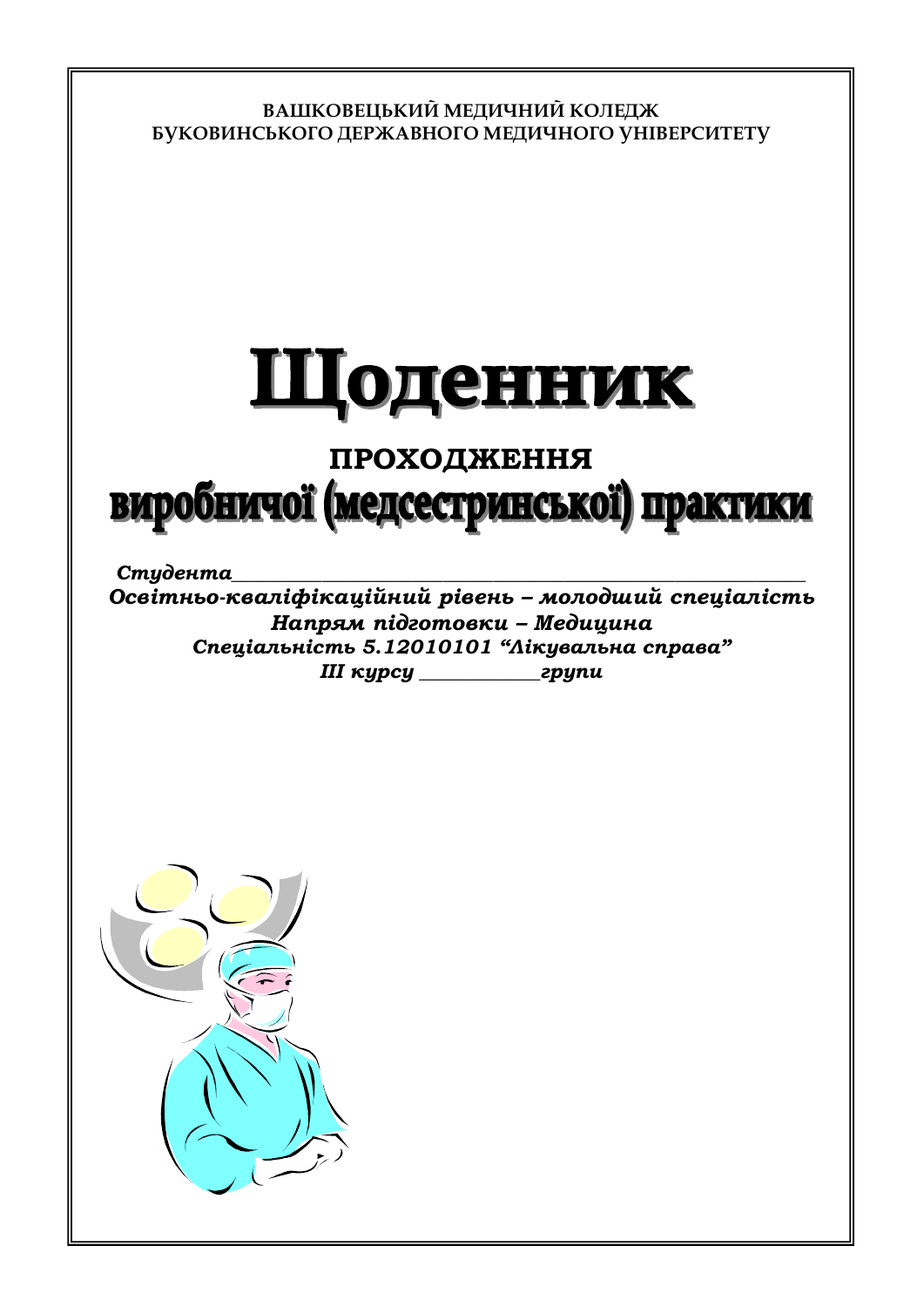| $\rightarrow$<br>гудент<br>$\sim$ $\blacksquare$ |
|--------------------------------------------------|
|--------------------------------------------------|

| (прізвище, ім'я, по батькові)                                                    |      |  |  |  |  |
|----------------------------------------------------------------------------------|------|--|--|--|--|
| прибув на підприємство, організацію, установу                                    |      |  |  |  |  |
| Печатка<br>підприємства, організації, установи<br>20<br>року                     |      |  |  |  |  |
| (посада, прізвище та ініціали відповідальної особи)<br>(підпис)                  |      |  |  |  |  |
| Вибув з підприємства, організації, установи                                      |      |  |  |  |  |
| Печатка<br>$\overline{\phantom{1}}$<br>Підприємства, організації, установи<br>20 | poky |  |  |  |  |
| (посада, прізвище та ініціали відповідальної особи)<br>(підпис)                  |      |  |  |  |  |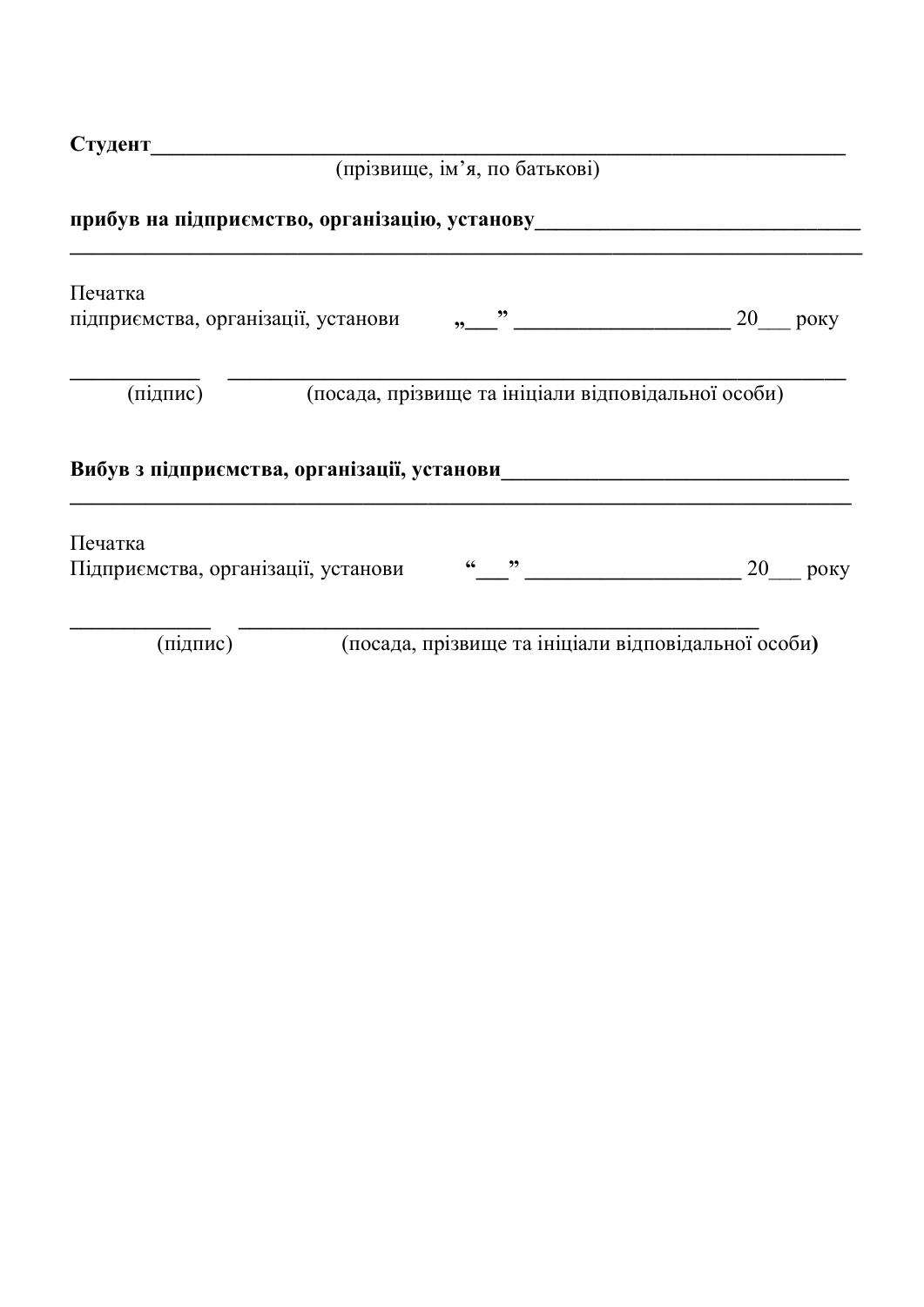Практика студентів Вашковецького медичного коледжу Буковинського державного медичного університету є невід'ємною складовою частиною процесу підготовки молодших медичних спеціалістів. Вона передбачає послідовність її проведення в три етапи після отримання достатнього обсягу теоретичних знань та практичних навичок і вмінь.

Під час проходження практики 1/3 від загального обсягу часу виділяється на самостійну роботу, яка включає удосконалення недостатньо засвоєних практичних навичок, роботу в бібліотеці, написання історій хвороби, санітарно-освітню роботу.

Умовою якісної підготовки студентів під час практики є дотримання єдиних вимог до техніки виконання маніпуляцій. Тривалість робочого тижня становить 36 годин і 18 годин для самостійної роботи. На період практики студенти розподіляються на робочі місця медичної сестри за графіком.

#### Медсестринська практика проводиться з метою:

- повного оволодіння технікою виконання маніпуляцій, передбачених програмою; закріплення, систематизації та поглиблення теоретичних знань зі спеціальних предметів, розвитку професійного мислення;
- злійснення лиференційованого логляду за пацієнтами:
- засвоєння принципів організації лікувально-охоронного режиму;
- проведення санітарно-освітньої роботи.

Самостійно і під контролем медичних сестер студенти виконують: обов'язкові практичні навички; оцінюють стан здоров'я пацієнтів; здійснюють догляд за тяжкохворими; беруть участь у наданні невідкладної допомоги, в огляді та обстеженні вагітних та дітей різних вікових груп, проведенні профілактичних оглядів; закріплюють навички роботи з оформлення медичної документації; проводять патронажну роботу разом з лікарями і досвідченими медсестрами; ознайомлюються з організацією та проведенням профілактичних щеплень.

#### *ǼȏȜȐ·ȭȕȘȖȟȠȡȒȓțȠȳȐțȎȝȞȎȘȠȖȤȳ:*

- своєчасно прибути на базу практики;
- вивчити та суворо дотримуватись правил охорони праці, техніки безпеки і виробничої санітарії;
- виконувати всі завдання, що передбачаються програмою практики та правилами внутрішнього розпорядку лікувально-профілактичної установи;
- подати в училише шоденник практики, характеристику та індивідуально виконану роботу;
- відповідати за виконану роботу та її результатами на рівні з штатними працівниками лікувальної установи;
- брати активну участь у суспільному житті колективу лікарні;
- по закінченні практики брати участь у підсумковій конференції;
- дотримуватись правил медичної етики;
- проводити санітарно-освітню роботу з хворими та їх родичами;
- своєчасно скласти звіт з практики.

#### Методичні рекомендації щодо ведення щоденника

- ◆ на першій сторінці щоденника розміщається графік проходження практики;
- ◆ ущоденнику по датах зазначається кількість виконаних маніпуляцій;
- ◆ якість роботи щоденно оцінює безпосередній керівник практики;

√ після проходження практики студент складає текстовий та цифровий звіти про проходження практики.

◆ в текстовому звіті відмічаються: виконання програми практики, участь у суспільному житті бази практики, ставлення персоналу лікувального заклалу до практики і практикантів, позитивні сторони практики, негативні сторони практики, пропозиції студентів щодо покращення організації практики та якості підготовки; в цифровому звіті підводиться підсумок самостійно виконаних навичок, маніпуляцій, завдань за період практики.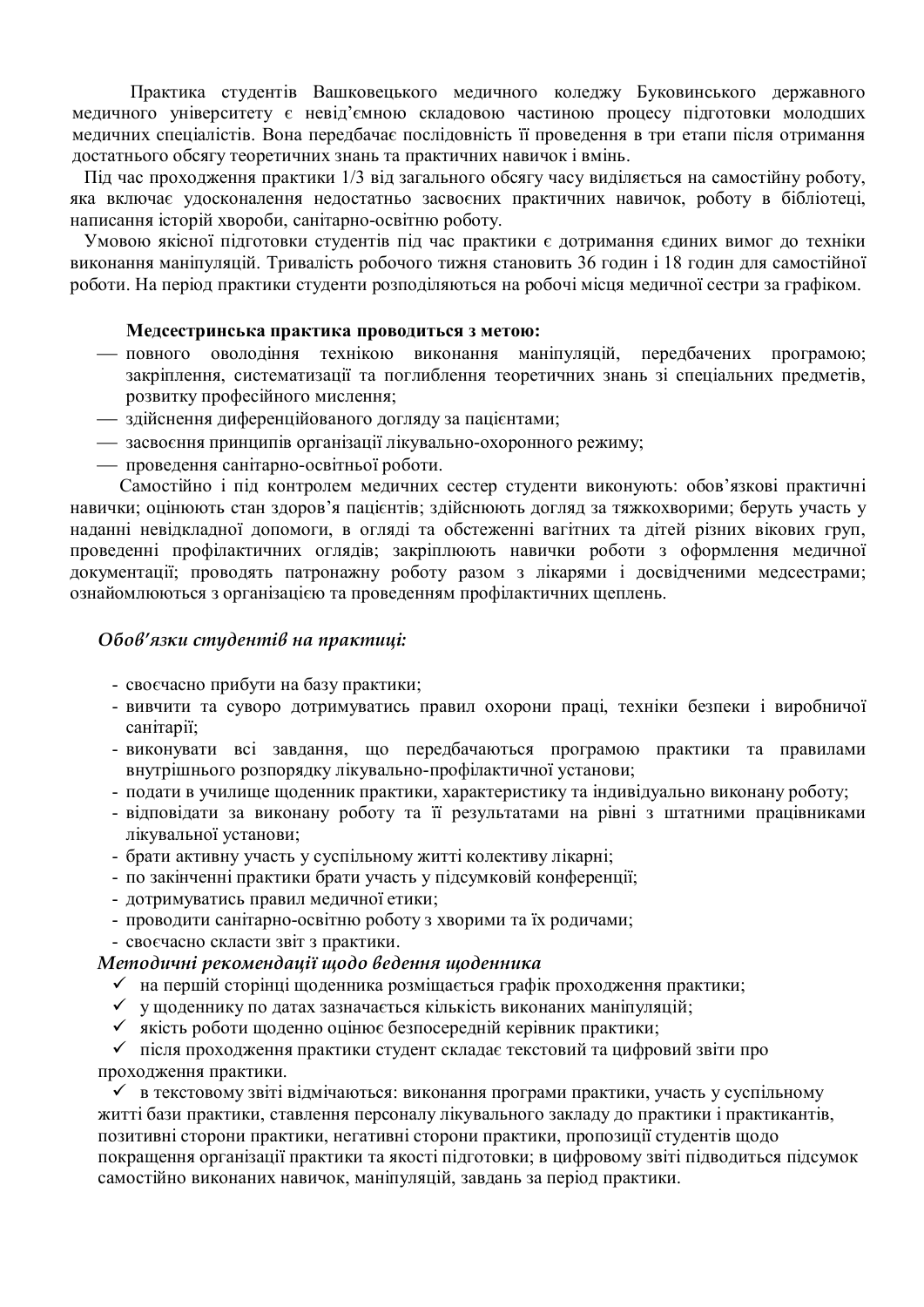|                     |                                    |                | Кількість годин |                        |                      |  |
|---------------------|------------------------------------|----------------|-----------------|------------------------|----------------------|--|
| $N_2 \frac{3}{\pi}$ | Відділення ЛПЗ                     | Кількість днів | Усього          | Робота у<br>відділенні | Самостійна<br>робота |  |
|                     | Терапевтичного профілю             |                |                 |                        |                      |  |
| $\vert$             | стаціонар                          | 18             | 162             | 108                    | 54                   |  |
|                     | поліклініка                        | $\mathfrak{D}$ | 18              | 12                     | 6                    |  |
|                     | Хірургічного профілю               |                |                 |                        |                      |  |
| $\overline{c}$      | стаціонар                          | 18             | 162             | 108                    | 54                   |  |
|                     | поліклініка                        | $\mathfrak{D}$ | 18              | 12                     | 6                    |  |
|                     | Педіатричного профілю              |                |                 |                        |                      |  |
| $\overline{3}$      | стаціонар                          | 6              | 54              | 36                     | 18                   |  |
|                     | поліклініка                        |                | 9               | 6                      | 3                    |  |
|                     | Акушерсько-гінекологічного профілю |                |                 |                        |                      |  |
| 4                   | гінекологічне відділення           | 6              | 54              | 36                     | 18                   |  |
|                     | жіноча консультація                |                | 9               | 6                      | 3                    |  |
|                     | Усього                             | 54             | 486             | 324                    | 162                  |  |

### **Індивідуальний графік проходження практики**

| Педіатрічне<br>Хірургічне відділення<br>Терапевтичне<br>відділення<br>відділення |  | відділення | Гінекологічне |  |  |
|----------------------------------------------------------------------------------|--|------------|---------------|--|--|
|                                                                                  |  |            |               |  |  |

## Робота в стаціонарі терапевтичного профілю

| Дата | Час початку<br>роботи | Підпис<br>безпосереднього<br>керівника | Час закінчення<br>роботи | Підпис<br>безпосереднього<br>керівника |
|------|-----------------------|----------------------------------------|--------------------------|----------------------------------------|
|      |                       |                                        |                          |                                        |
|      |                       |                                        |                          |                                        |
|      |                       |                                        |                          |                                        |
|      |                       |                                        |                          |                                        |
|      |                       |                                        |                          |                                        |
|      |                       |                                        |                          |                                        |
|      |                       |                                        |                          |                                        |
|      |                       |                                        |                          |                                        |
|      |                       |                                        |                          |                                        |
|      |                       |                                        |                          |                                        |
|      |                       |                                        |                          |                                        |
|      |                       |                                        |                          |                                        |
|      |                       |                                        |                          |                                        |
|      |                       |                                        |                          |                                        |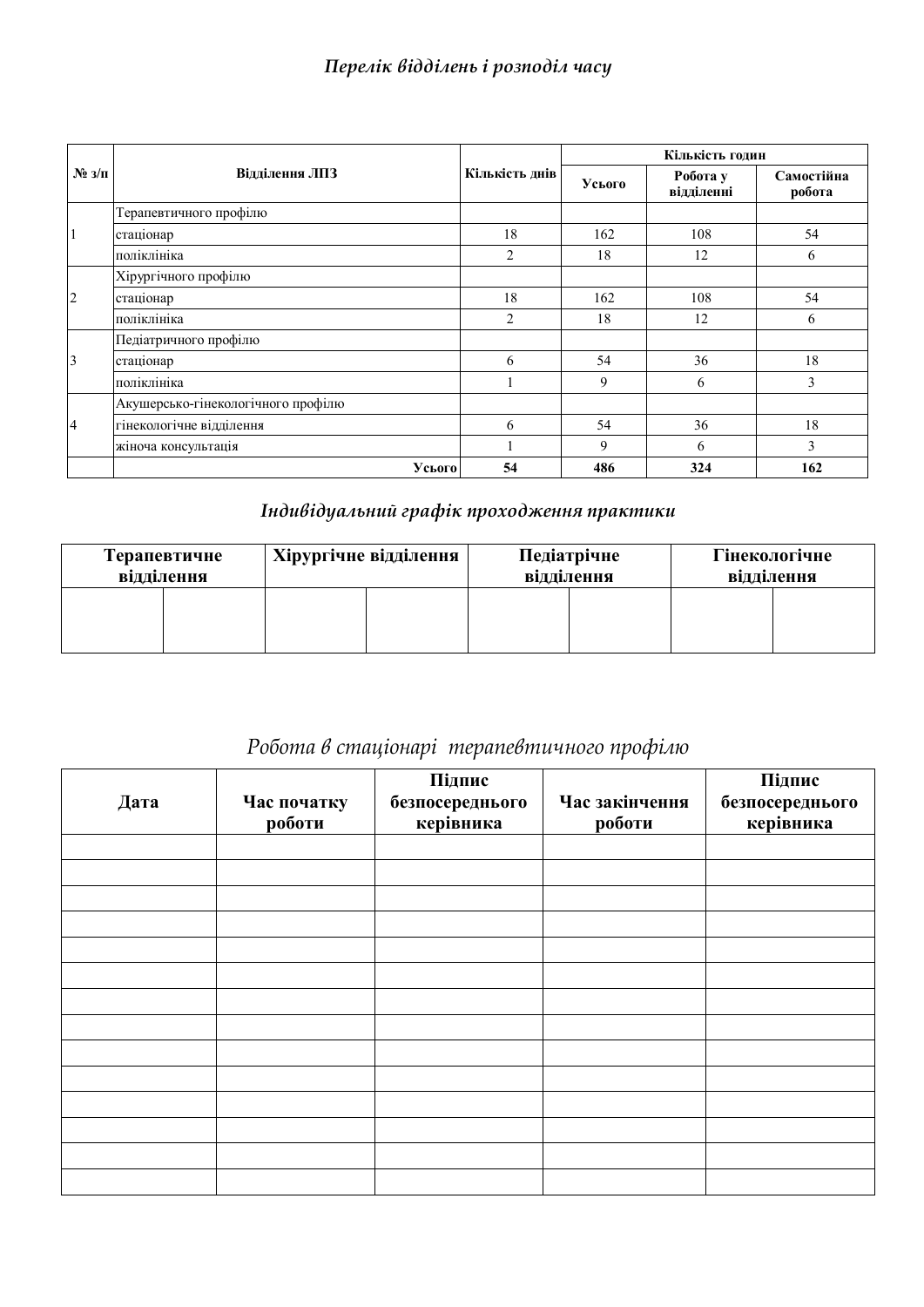#### *ȇȜȒȓțțȖȗȑȞȎȢȳȘȞȜȏȜȠȖȟȠȡȒȓțȠȎțȎȝȞȎȘȠȖȤȳ*

Робота в поліклініці терапевтичного профілю

|      | Час початку | Підпис          |                | Підпис          |
|------|-------------|-----------------|----------------|-----------------|
| Дата | роботи      | безпосереднього | Час закінчення | безпосереднього |
|      |             | керівника       | роботи         | керівника       |
|      |             |                 |                |                 |
|      |             |                 |                |                 |

## Робота в стаціонарі хірургічного профілю

| Дата | Час початку<br>роботи | Підпис<br>безпосереднього<br>керівника | Час закінчення<br>роботи | Підпис<br>безпосереднього<br>керівника |
|------|-----------------------|----------------------------------------|--------------------------|----------------------------------------|
|      |                       |                                        |                          |                                        |
|      |                       |                                        |                          |                                        |
|      |                       |                                        |                          |                                        |
|      |                       |                                        |                          |                                        |
|      |                       |                                        |                          |                                        |
|      |                       |                                        |                          |                                        |
|      |                       |                                        |                          |                                        |
|      |                       |                                        |                          |                                        |
|      |                       |                                        |                          |                                        |
|      |                       |                                        |                          |                                        |
|      |                       |                                        |                          |                                        |
|      |                       |                                        |                          |                                        |
|      |                       |                                        |                          |                                        |
|      |                       |                                        |                          |                                        |
|      |                       |                                        |                          |                                        |
|      |                       |                                        |                          |                                        |
|      |                       |                                        |                          |                                        |
|      |                       |                                        |                          |                                        |
|      |                       |                                        |                          |                                        |
|      |                       |                                        |                          |                                        |

## Робота в поліклініці хірургічного профілю

| Дата | Час початку<br>роботи | Підпис<br>безпосереднього<br>керівника | Час закінчення<br>роботи | Підпис<br>безпосереднього<br>керівника |
|------|-----------------------|----------------------------------------|--------------------------|----------------------------------------|
|      |                       |                                        |                          |                                        |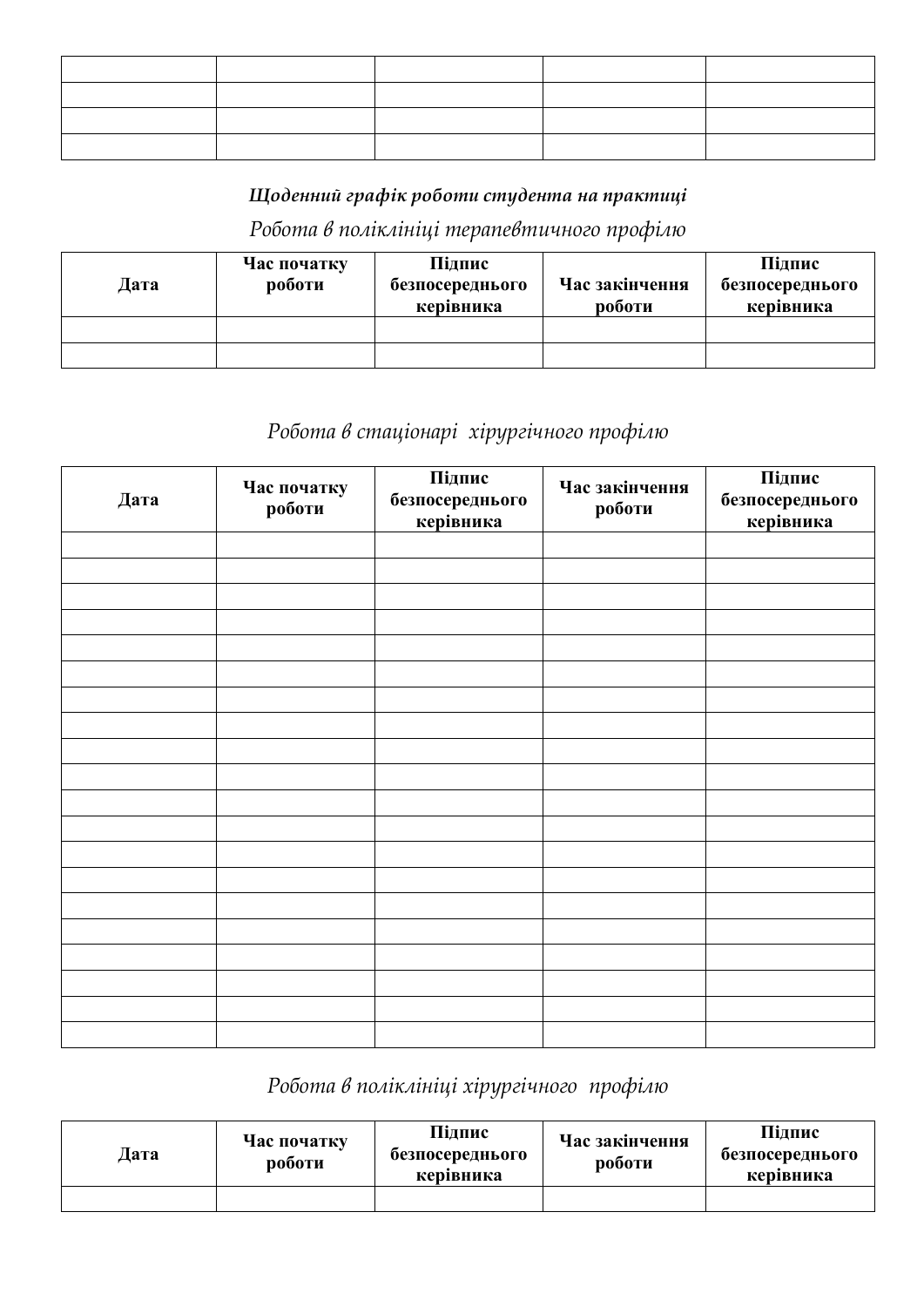Робота в педіатричному стаціонарі

| Дата | Час початку<br>роботи | Підпис<br>безпосереднього<br>керівника | Час закінчення<br>роботи | Підпис<br>безпосереднього<br>керівника |
|------|-----------------------|----------------------------------------|--------------------------|----------------------------------------|
|      |                       |                                        |                          |                                        |
|      |                       |                                        |                          |                                        |
|      |                       |                                        |                          |                                        |
|      |                       |                                        |                          |                                        |
|      |                       |                                        |                          |                                        |
|      |                       |                                        |                          |                                        |

## Робота в дитячій поліклініці

| Дата | Час початку<br>роботи | Підпис<br>безпосереднього<br>керівника | Час закінчення<br>роботи | Підпис<br>безпосереднього<br>керівника |
|------|-----------------------|----------------------------------------|--------------------------|----------------------------------------|
|      |                       |                                        |                          |                                        |

## Робота в гінекологічному відділенні

| Дата | Час початку<br>роботи | Підпис<br>безпосереднього<br>керівника | Час закінчення<br>роботи | Підпис<br>безпосереднього<br>керівника |
|------|-----------------------|----------------------------------------|--------------------------|----------------------------------------|
|      |                       |                                        |                          |                                        |
|      |                       |                                        |                          |                                        |
|      |                       |                                        |                          |                                        |
|      |                       |                                        |                          |                                        |
|      |                       |                                        |                          |                                        |
|      |                       |                                        |                          |                                        |

## Робота в жіночої консультації

| Дата | Час початку<br>роботи | Підпис<br>безпосереднього<br>керівника | Час закінчення<br>роботи | Підпис<br>безпосереднього<br>керівника |
|------|-----------------------|----------------------------------------|--------------------------|----------------------------------------|
|      |                       |                                        |                          |                                        |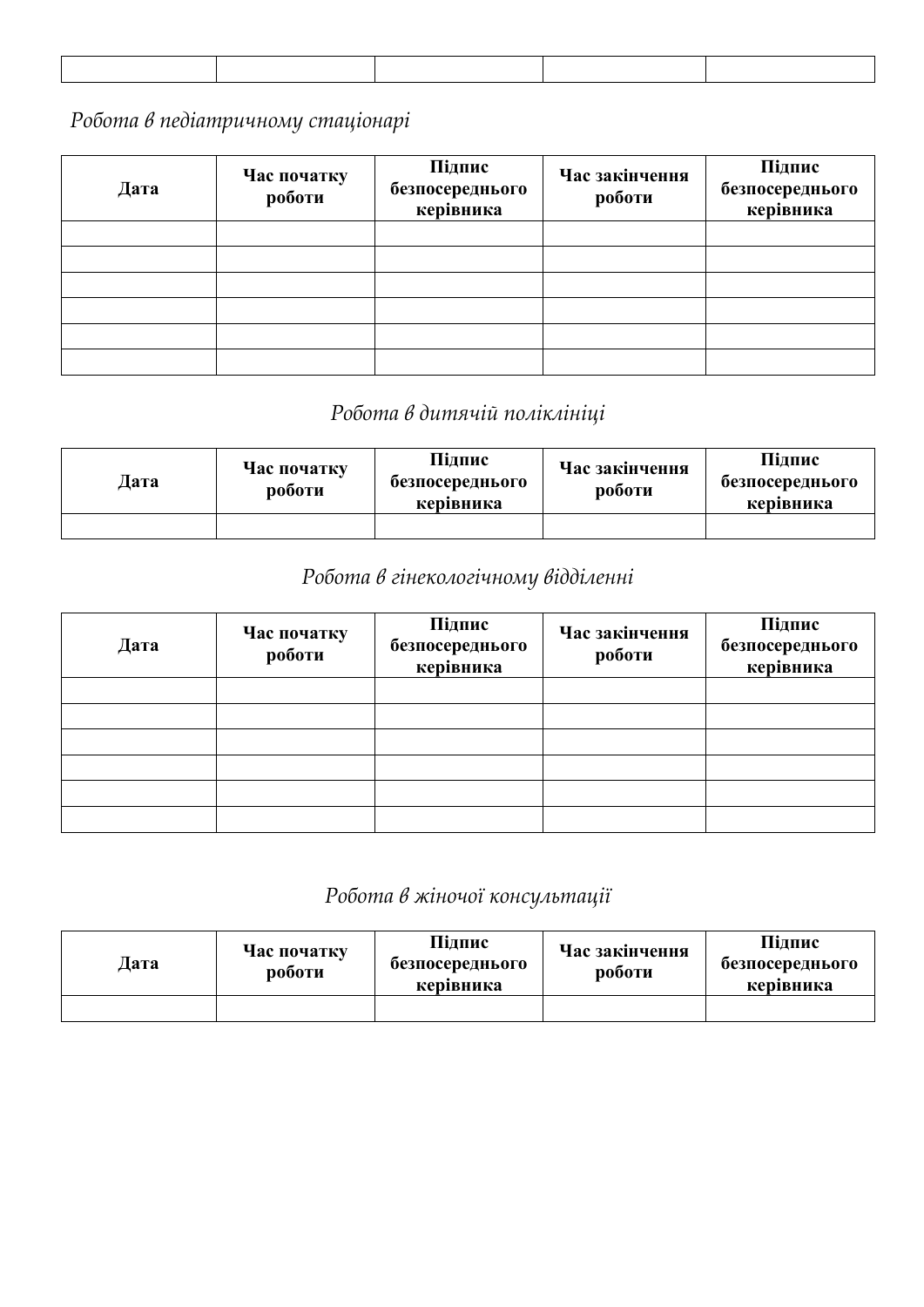#### ВІДДІЛЕННЯ ТЕРАПЕВТИЧНОГО ПРОФІЛЮ

#### $C$ *m*уденти повинні знати:

- посадові обов'язки фельдшера, накази та інструкції, які регламентують роботу відділень терапевтичного профілю;
- класифікацію, етіологію, патогенез, симптоматику захворювань, принципи лікування та догляду;
- методи інструментального обстеження хворих і правила техніки безпеки під час роботи з апаратурою:
- невідкладну допомогу при загрозливих станах;
- принципи профілактики захворювань:
- основи меличної етики і леонтології.

#### $C$ *m*уденти повинні вміти:

- володіти маніпуляційною технікою та самостійно виконувати обов'язкові практичні навички:
- за даними обстеження визначати стан тяжкості захворювання та надавати невідкладну допомогу пацієнтам у разі: бронхіальної астми, легеневої кровотечі, непритомності, колапсу, стенокардії, інфаркту міокарда, гіпертензивного кризу, гострої лівошлуночкової недостатності, блювання, шлунково-кишкової кровотечі, печінкової кольки, ниркової кольки, діабетичної коми, гіпоглікемічної коми, анафілактичного шоку, алергічних станів.

#### Робота в стаціонарі - 18 днів

Робочим місцем студентів є медсестринський пост, маніпуляційний і процедурний кабінети, кабінети функціональної та інструментальної діагностики. До 6 год робочого часу виділяється на роботу в клінічній лабораторії.

На медсестринському посту працюють з документацією сестри медичної палатної, здійснюють догляд за хворими в палатах, виконують призначення лікаря, беруть участь у проведенні огляду хворих і наданні долікарської допомоги при невідкладних станах, виконують заходи, спрямовані на підтримання санітарно-протиепідемічного та лікувально-охоронного режимів, готують хворих до лабораторних, інструментальних та функціональних обстежень.

У маніпуляційному кабінеті засвоюють правила організації роботи кабінету та підготовки приміщення до роботи, працюють з листками призначень, уводять парентерально лікарські препарати, вивчають правила зберігання та обліку сильнодіючих та отруйних засобів (списки А, Б).

Готують процедурний, маніпуляційний кабінети та інструментарій до роботи, беруть участь у підготовці пацієнти до процедур, здійснюють поточну та заключну дезінфекцію процедурного та маніпуляційного кабінетів. За наявності у відділенні (лікарні) окремого кабінету зондувань до 6 год робочого часу студента відводиться для роботи в ньому.

У кабінеті функціональної та інструментальної діагностики вдосконалюють навички роботи з різними моделями ЕКГ-апаратів, визначають функцію зовнішнього дихання, готують пацієнтів до ендоскопічних, ультразвукових, рентгенологічних обстежень та беруть участь у їх проведенні.

| Обов'язкові практичні навички              |  | Дата |  |  |  |  |  |  |  |  | Всього |
|--------------------------------------------|--|------|--|--|--|--|--|--|--|--|--------|
|                                            |  |      |  |  |  |  |  |  |  |  |        |
| 1. Ресстрація пацієнтів, які поступають у  |  |      |  |  |  |  |  |  |  |  |        |
| стационар.                                 |  |      |  |  |  |  |  |  |  |  |        |
| 2. Здійснення огляду пацієнта, оцінка його |  |      |  |  |  |  |  |  |  |  |        |
| стану.                                     |  |      |  |  |  |  |  |  |  |  |        |
| 3. Проведення термометрії,<br>записування  |  |      |  |  |  |  |  |  |  |  |        |
| результатів в температурному листку.       |  |      |  |  |  |  |  |  |  |  |        |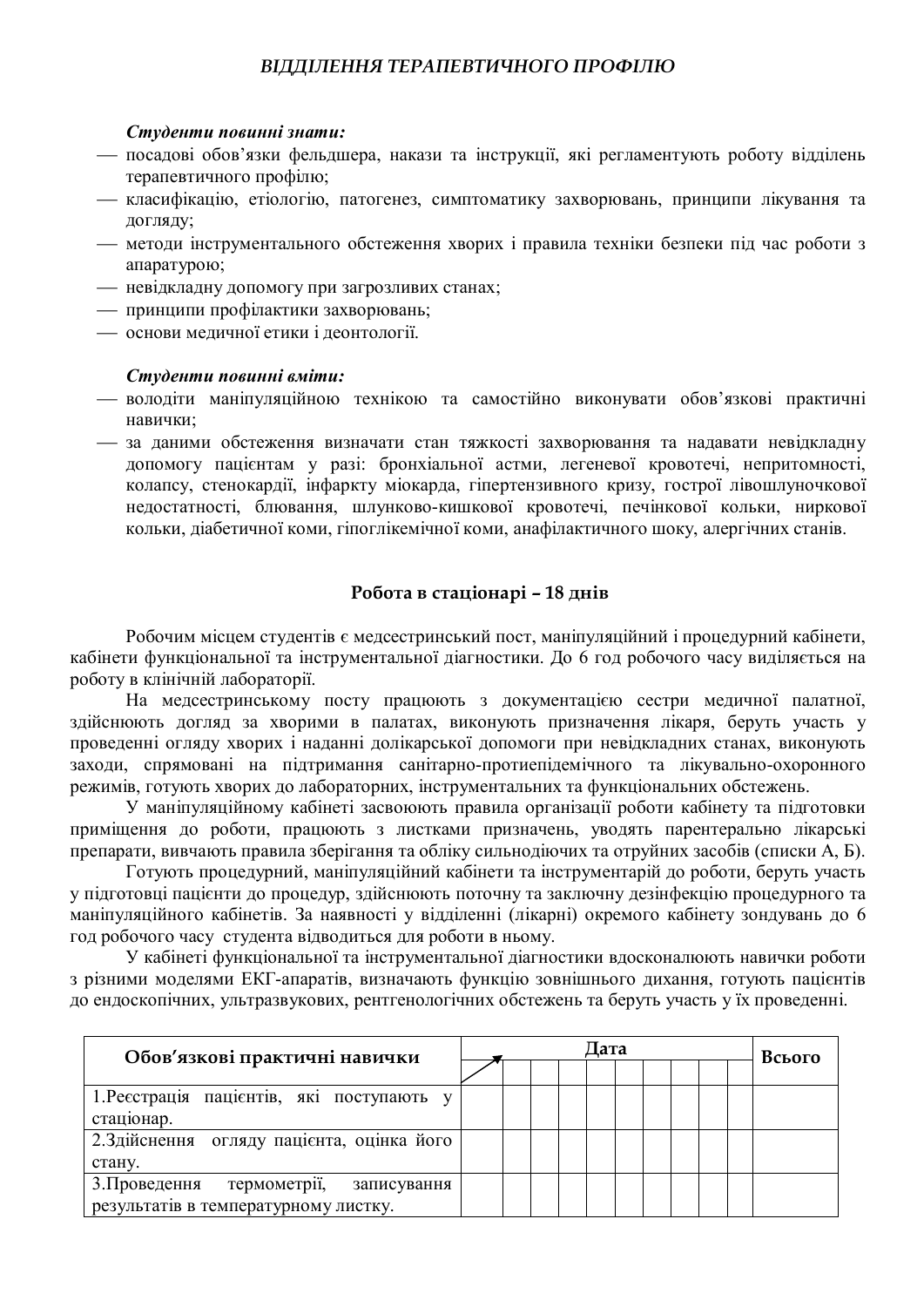| 4. Дослідження артеріального пульсу, його       |  |  |  |  |  |  |
|-------------------------------------------------|--|--|--|--|--|--|
| характеристика, реєстрація.                     |  |  |  |  |  |  |
| 5. Вимірювання артеріального тиску, його        |  |  |  |  |  |  |
| оцінка, реєстрація.                             |  |  |  |  |  |  |
| 6.Визначення<br>глибини,<br>частоти,<br>ритму   |  |  |  |  |  |  |
| дихання, оцінка отриманих даних.                |  |  |  |  |  |  |
| 7. Підготовка пацієнтів до:                     |  |  |  |  |  |  |
| загальноклінічного<br>сечі<br>-збирання<br>ДЛЯ  |  |  |  |  |  |  |
| аналізу, на наявність глюкози, кетонових тіл,   |  |  |  |  |  |  |
| визначення рівня діастази, аналізів сечі за     |  |  |  |  |  |  |
| Нечипоренком, Зимницьким;                       |  |  |  |  |  |  |
| -збирання<br>бактеріологічного<br>калу<br>для   |  |  |  |  |  |  |
| дослідження, на яйця гельмінтів, приховану      |  |  |  |  |  |  |
| кров;                                           |  |  |  |  |  |  |
| -гастроскопії, бронхоскопії,                    |  |  |  |  |  |  |
| ректороманоскопії, колоноскопії;                |  |  |  |  |  |  |
| -УЗД органів черевної порожнини;                |  |  |  |  |  |  |
| досліджень<br>-рентгенологічних<br>органів      |  |  |  |  |  |  |
| травного каналу, нирок;                         |  |  |  |  |  |  |
| -плевральної та абдомінальної пункції.          |  |  |  |  |  |  |
| 8. Ресстрація електрокардіограм, проведення     |  |  |  |  |  |  |
| пневмотахометрії, спірографії.                  |  |  |  |  |  |  |
| 9.Підготовки<br>маніпуляційного<br>стола<br>ДО  |  |  |  |  |  |  |
| роботи.                                         |  |  |  |  |  |  |
| діагностичної проби<br>10. Проведення<br>на     |  |  |  |  |  |  |
| індивідуальну<br>чутливість<br>лікарських<br>ДО |  |  |  |  |  |  |
| засобів.                                        |  |  |  |  |  |  |
| 11. Розведення і<br>розрахунок<br>ДОЗИ          |  |  |  |  |  |  |
| антибіотика.                                    |  |  |  |  |  |  |
| 12. Виконання ін'єкцій внутрішньошкірних,       |  |  |  |  |  |  |
| внутрішньом'язових,<br>підшкірних,              |  |  |  |  |  |  |
| внутрішньовенних вливань.                       |  |  |  |  |  |  |
| 13. Заповнення<br>системи<br>одноразового       |  |  |  |  |  |  |
| використання інфузійним розчином.               |  |  |  |  |  |  |
| 14. Узяття крові із вени для імунологічних,     |  |  |  |  |  |  |
| біохімічних та бактеріологічних досліджень.     |  |  |  |  |  |  |
| 15. Проведення<br>дезінфекції,                  |  |  |  |  |  |  |
| передстерилізаційного очищення виробів          |  |  |  |  |  |  |
| медичного призначення.                          |  |  |  |  |  |  |
| 16. Проведення<br>якості<br>контролю            |  |  |  |  |  |  |
| передстерилізаційного очищення<br>виробів       |  |  |  |  |  |  |
| наявність<br>медичного<br>призначення<br>на     |  |  |  |  |  |  |
| залишків крові та мийних засобів.               |  |  |  |  |  |  |
| 17. Промивання шлунка.                          |  |  |  |  |  |  |
| 18. Проведення<br>фракційного<br>та             |  |  |  |  |  |  |
| дуоденального зондувань.                        |  |  |  |  |  |  |
| 19. Поставлення клізм: очисної, сифонної,       |  |  |  |  |  |  |
| олійної, лікувальної.                           |  |  |  |  |  |  |
| 20. Проведення катетеризації<br>сечового        |  |  |  |  |  |  |
| міхура.                                         |  |  |  |  |  |  |
| 21. Техніка користування функціональним         |  |  |  |  |  |  |
| ліжком.                                         |  |  |  |  |  |  |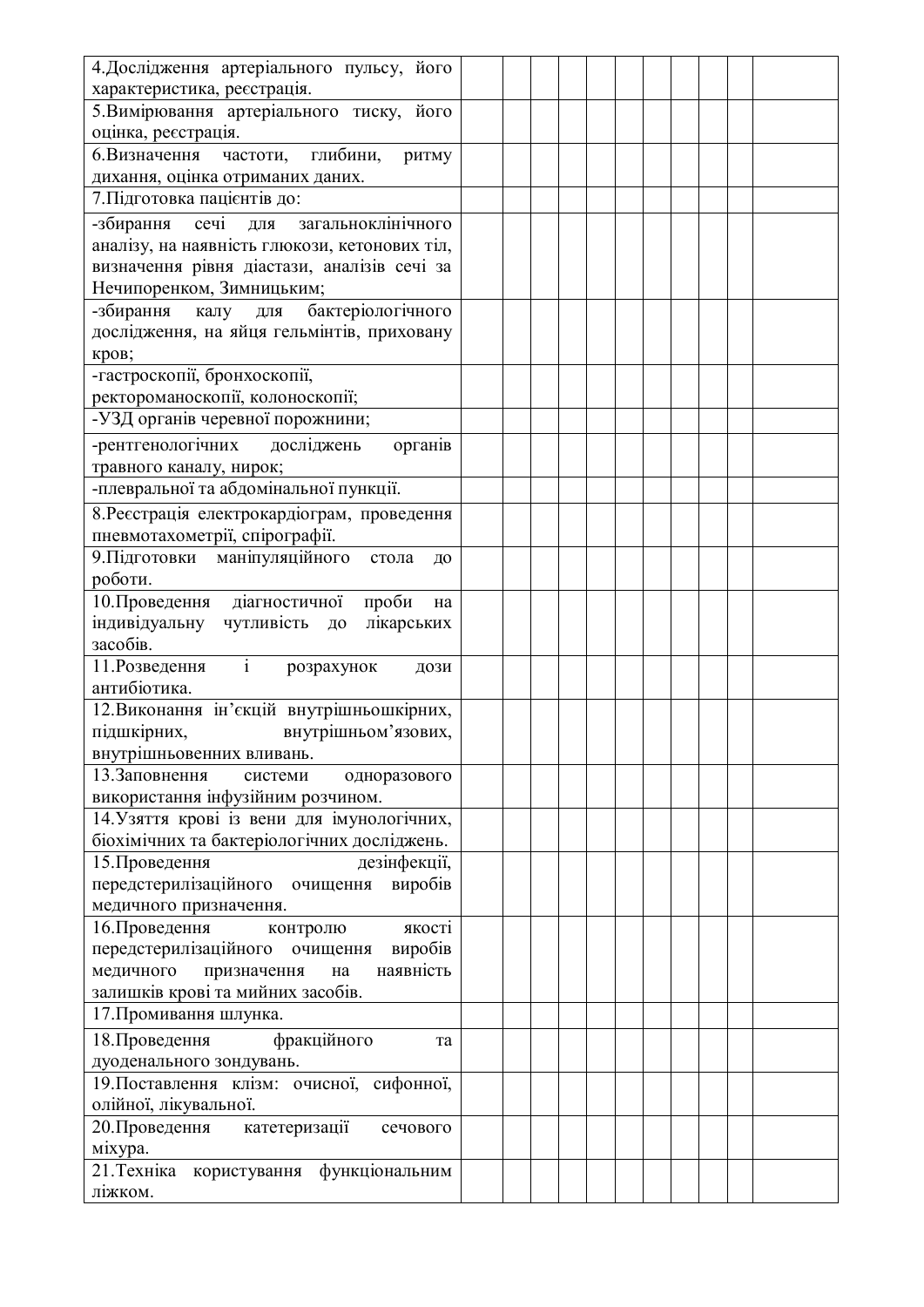| 22. Заміна натільної та постільної білизни                                                                            |  |  |  |  |  |  |
|-----------------------------------------------------------------------------------------------------------------------|--|--|--|--|--|--|
| лежачому пацієнту.                                                                                                    |  |  |  |  |  |  |
| 23. Годування тяжкохворого.                                                                                           |  |  |  |  |  |  |
| 24. Обробка шкіри, профілактика пролежнів.                                                                            |  |  |  |  |  |  |
| 25. Подавання судна, сечоприймача та їх<br>дезінфекція.                                                               |  |  |  |  |  |  |
| 26. Накладання зігрівального компресу.                                                                                |  |  |  |  |  |  |
| 27. Техніка застосування медичних банок.                                                                              |  |  |  |  |  |  |
| 28. Техніка накладання гірчичників.                                                                                   |  |  |  |  |  |  |
| 29. Подача кисню з кисневої подушки.                                                                                  |  |  |  |  |  |  |
| 30. Техніка користування дозованим<br>аерозольним інгалятором                                                         |  |  |  |  |  |  |
| 31. Застосування грілки та міхура з льодом.                                                                           |  |  |  |  |  |  |
| 32. Узяття мазків із зіва та порожнини носа.                                                                          |  |  |  |  |  |  |
| 33. Збирання мокротиння для дослідження.                                                                              |  |  |  |  |  |  |
| 34. Підготовка<br>зондів,<br>катетерів,<br>наконечників до маніпуляції.                                               |  |  |  |  |  |  |
| 35. Приготування розчинів хлорного вапна,<br>хлораміну, сучасних дезінфекційних<br>розчинів.                          |  |  |  |  |  |  |
| 36. Виписування, облік і<br>зберігання<br>сильнодіючих, наркотичних та отруйних<br>речовин згідно з чинними наказами. |  |  |  |  |  |  |
| 37. Констатація смерті, правила поводження<br>з трупом.                                                               |  |  |  |  |  |  |

#### Робота в поліклініці - 2 дні

Робочі місця студентів: на прийомі з лікарем та на дільниці з дільничною медичною сестрою. Практиканти беруть участь у прийомі хворих з дільничним терапевтом. Під контролем дільничної медсестри підбирають контингент хворих для диспансерного огляду, заповнюють медичну документацію, виконують призначені маніпуляції пацієнтам вдома, проводять санітарноосвітню роботу з населенням, заповнюють уніфіковану документацію терапевтичного кабінету поліклініки

За наявності в поліклініці денного стаціонару, маніпуляційного, процедурного кабінетів, кабінету функціональної діагностики години роботи в поліклініці можуть бути збільшені за рахунок годин роботи на відповідних робочих місцях у стаціонарі.

| Обов'язкові практичні навички                                           | Дата | Всього |
|-------------------------------------------------------------------------|------|--------|
|                                                                         |      |        |
| 1. Здійснення огляду пацієнта, оцінка його стану.                       |      |        |
| 2. Проведення термометрії, записування<br>результатів                   |      |        |
| температурному листку.                                                  |      |        |
| 3. Дослідження артеріального пульсу, його характеристика,               |      |        |
| реєстрація.                                                             |      |        |
| його<br>4. Вимірювання<br>артеріального<br>тиску,<br>оцінка,            |      |        |
| реєстрація.                                                             |      |        |
| 5. Робота з листком призначень.                                         |      |        |
| 6. Підготовка пацієнтів та всього необхідного до:                       |      |        |
| білка,<br>аналізу сечі, визначення<br>-загального<br><b>HVKDV</b><br>та |      |        |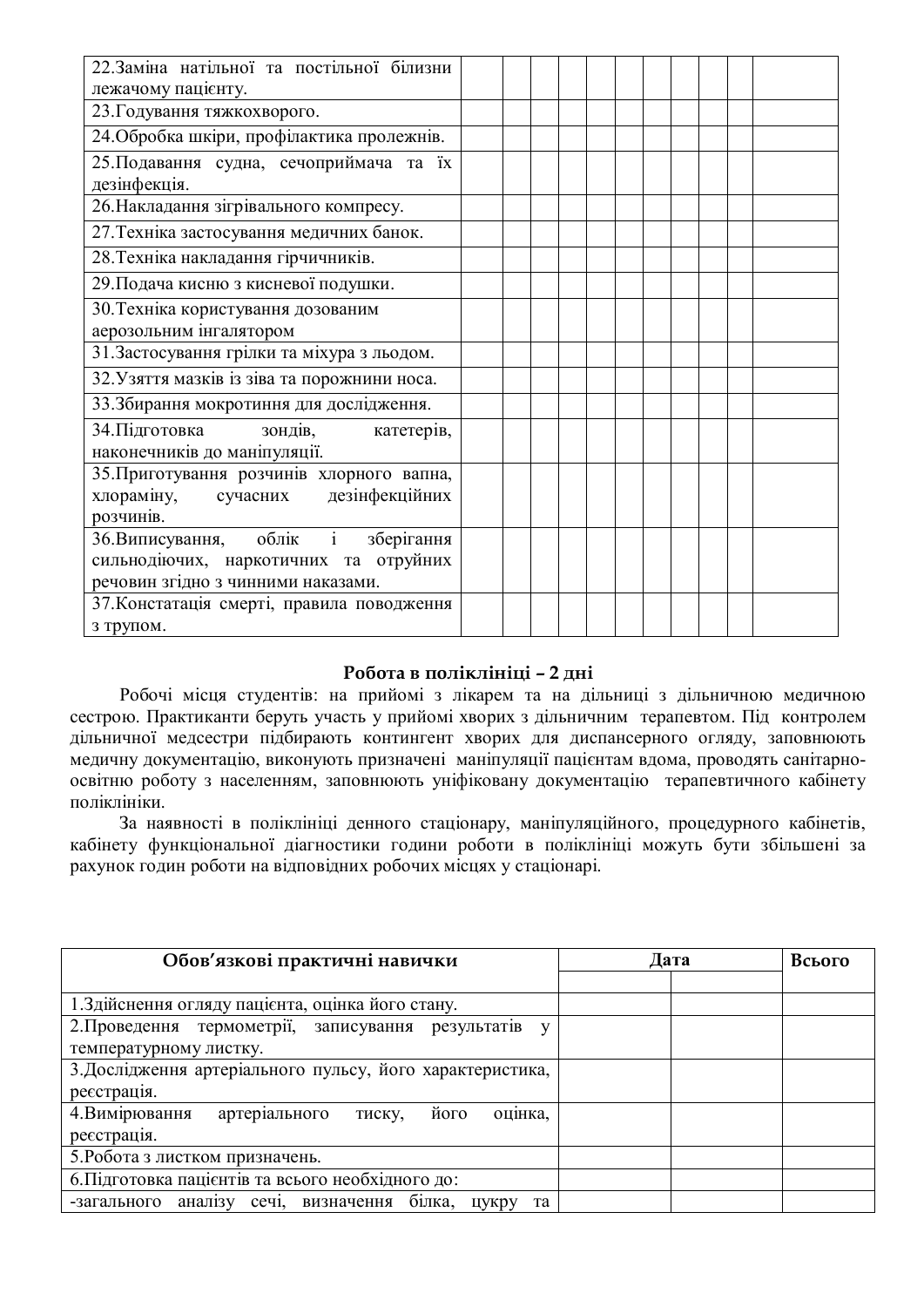| кетонових тіл експрес-методами, аналізу сечі на цукор,    |  |  |
|-----------------------------------------------------------|--|--|
| діастазу, аналізів сечі за Нечипоренком, Зимницьким;      |  |  |
| -аналізів калу на яйця гельмінтів, приховану кров,        |  |  |
| копрограму,                                               |  |  |
| -УЗД органів черевної порожнини,                          |  |  |
| -рентгенологічних досліджень органів травного каналу,     |  |  |
| нирок,                                                    |  |  |
| 7. Ресстрація електрокардіограм.                          |  |  |
| 8. Підготовка маніпуляційного стола до роботи.            |  |  |
| 9. Виконання внутрішньошкірних, підшкірних,               |  |  |
| внутрішньом'язових ін'єкцій, внутрішньовенних вливань.    |  |  |
| 10. Узяття крові з вени для імунологічного, біохімічного, |  |  |
| бактеріологічного досліджень.                             |  |  |
| 11. Оформлення амбулаторної карти, статистичного талону,  |  |  |
| направлення, довідок пацієнта, карти диспансерного        |  |  |
| обліку.                                                   |  |  |
| 12. Оформлення рецептів на лікарські препарати різним     |  |  |
| категоріям пацієнтів.                                     |  |  |
| 13. Проведення профілактичних оглядів.                    |  |  |
| 14. Надання рекомендацій пацієнтам з<br>лікувального      |  |  |
| харчування.                                               |  |  |
| 15. Участь у складанні статистичних звітів.               |  |  |

#### *ȼȱȾȾȱɅȿɇɇəɏȱɊɍɊȽȱɑɇɈȽɈɉɊɈɎȱɅɘ*

#### Студент повинен знати

- чинні накази, інструкції, галузевий стандарт, які регламентують роботу хірургічних відділень, стаціонарів хірургічного і травматологічного кабінетів поліклініки;
- посадові інструкції медичних сестер на кожному робочому місці;
- симптоматику захворювань та пошкоджень, їх ускладнення, обсяг долікарської допомоги при невідкладних станах;
- правила техніки безпеки:
- основи медичної етики і деонтології;
- тактику надання долікарської допомоги при невідкладних станах;
- тактику в разі аварійної ситуації при роботі з кров'ю та іншими біологічними рідинами.

#### Студент повинен вміти

- володіти маніпуляційною технікою та самостійно виконувати обов'язкові практичні навички;
- за даними обстеження визначати тяжкість захворювання та надавати невідкладну долікарську допомогу хворим у разі: гострої крововтрати, шлунково-кишкової кровотечі, легеневої кровотечі, кровотечі з носа, поранення шиї, переломів хребта (ускладненого і неускладненого), переломів трубчастих кісток, кісток таза, ребер, пневмотораксів, вивиху нижньої щелепи, черепно-мозкової травми, травматичного шоку, хімічних опіків шкірних покривів і стравоходу, термічного опіку, електротравми, відморожень, "гострого живота", гострої затримки сечі, ниркової кольки, маститу, гострого тромбофлебіту, посттрансфузійних ускладнень;
- здійснювати особистий протиснідний захист при роботі з кров'ю та іншими біологічними рідинами.

#### Робота у відділенні - 18 днів

Робочі місця студентів:

- пост палатної медсестри;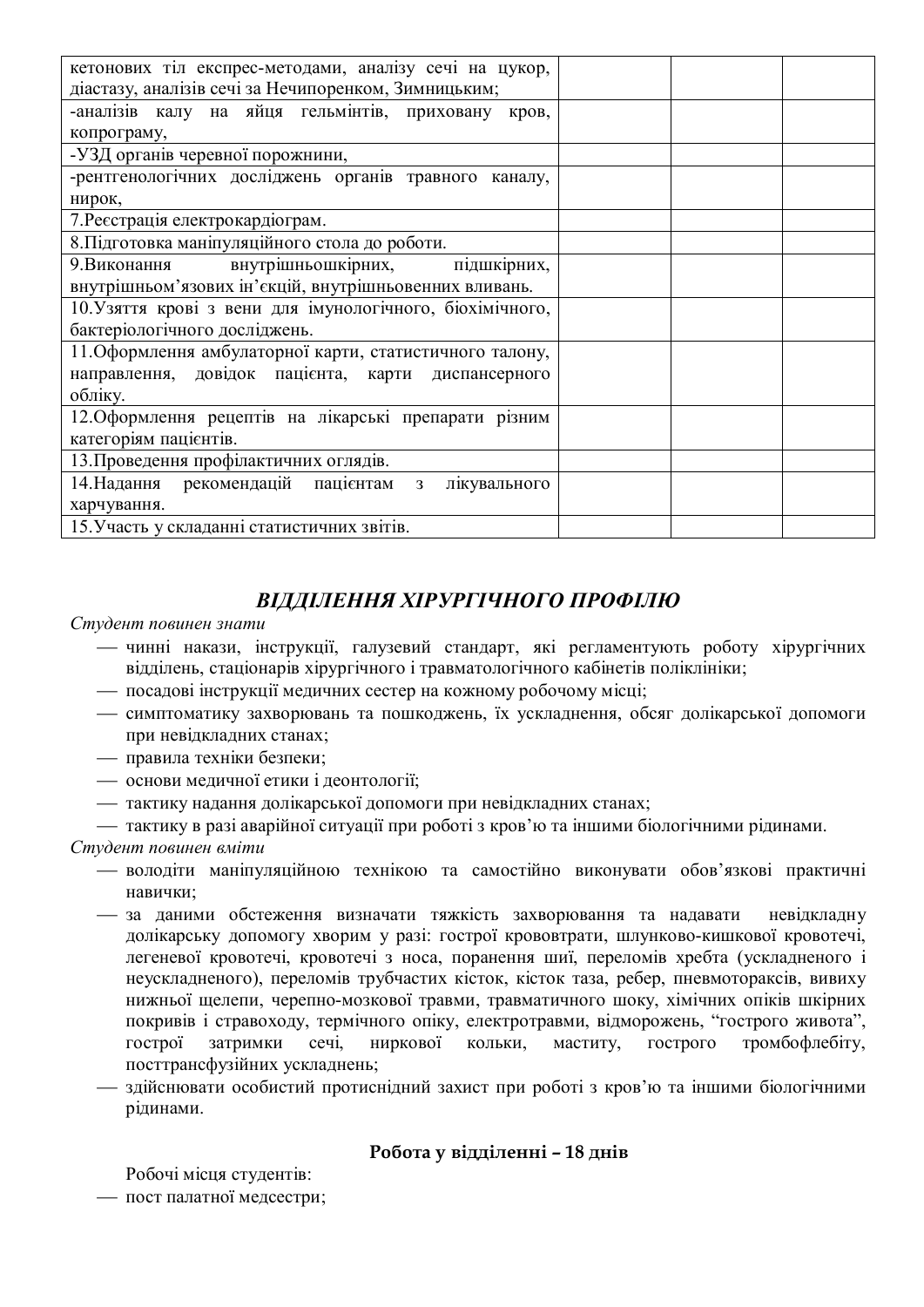- маніпуляційний кабінет;
- чиста та гнійна перев'язувальні;
- операційний блок;
- гіпсувальний кабінет.

Вивчають режим роботи відділень, посадові обов'язки на кожному робочому місці, під контролем досвідчених медичних сестер працюють із хворими у відділенні (приймають та виписують, здійснюють загальний догляд, готують до обстежень, операцій, транспортують та ін.)

Беруть участь у підготовці маніпуляційного, перев'язувального кабінетів, операційного блоку до роботи, переливанні крові та кровозамінників, складанні наборів інструментів до операцій, ознайомлюються з веденням обліку наркотичних та отруйних речовин, готують до стерилізації перев'язний матеріал та інструментарій, знезаражують використаний перев'язний матеріал, асистують лікарю під час перев'язок та операцій, накладають різні види пов'язок, знімають і накладають шви та ін.

Вчаться надавати долікарську допомогу хворим з невідкладними станами та оволодівають технікою проведення реанімаційних заходів.

Вивчають документацію відділення та правила її заповнення.

| Обов'язкові практичні навички                                        |  | Дата |  |  |  |  |  |  |  | Всього |
|----------------------------------------------------------------------|--|------|--|--|--|--|--|--|--|--------|
|                                                                      |  |      |  |  |  |  |  |  |  |        |
| 1. Транспортування і перекладання хворих з                           |  |      |  |  |  |  |  |  |  |        |
| переломами кісток таза, стегнової кістки, ребра,                     |  |      |  |  |  |  |  |  |  |        |
| хребта.                                                              |  |      |  |  |  |  |  |  |  |        |
| 2. Підготовка марлевих кульок, серветок, турунд.                     |  |      |  |  |  |  |  |  |  |        |
| 3. Знезараження та передстерилізаційне очищення                      |  |      |  |  |  |  |  |  |  |        |
| виробів медичного призначення та використаного                       |  |      |  |  |  |  |  |  |  |        |
| перев'язного матеріалу.                                              |  |      |  |  |  |  |  |  |  |        |
| якості передстерилізаційного<br>4. Контроль                          |  |      |  |  |  |  |  |  |  |        |
| очищення.                                                            |  |      |  |  |  |  |  |  |  |        |
| 5. Укладання матеріалу в бікси для стерилізації.                     |  |      |  |  |  |  |  |  |  |        |
| 6. Підготовка зондів, дренажів до стерилізації та                    |  |      |  |  |  |  |  |  |  |        |
| проведення їх стерилізації.                                          |  |      |  |  |  |  |  |  |  |        |
| 7. Передстерилізаційна обробка і стерилізація                        |  |      |  |  |  |  |  |  |  |        |
| мисок.                                                               |  |      |  |  |  |  |  |  |  |        |
| 8.Обробка рук сучасними<br>та<br>класичними                          |  |      |  |  |  |  |  |  |  |        |
| методами.                                                            |  |      |  |  |  |  |  |  |  |        |
| операційної сестри і хірурга в<br>9. Одягання                        |  |      |  |  |  |  |  |  |  |        |
| стерильний одяг.                                                     |  |      |  |  |  |  |  |  |  |        |
| 10. Підготовка стерильного столу до роботи.                          |  |      |  |  |  |  |  |  |  |        |
| місцевої анестезії, анестезії<br>11. Проведення                      |  |      |  |  |  |  |  |  |  |        |
| хлоретилом.                                                          |  |      |  |  |  |  |  |  |  |        |
| 12. Підготовка та обробка операційного поля.                         |  |      |  |  |  |  |  |  |  |        |
| 13. Складання набору медичних інструментів                           |  |      |  |  |  |  |  |  |  |        |
| венесекції, трахеостомії,<br>первинної<br>ДЛЯ:                       |  |      |  |  |  |  |  |  |  |        |
| хірургічної обробки ран,<br>лапароцентезу,                           |  |      |  |  |  |  |  |  |  |        |
| апендектомії, трепанації черепа, ампутації                           |  |      |  |  |  |  |  |  |  |        |
| кінцівки, скелетного витягнення, розтину                             |  |      |  |  |  |  |  |  |  |        |
| гнояків.                                                             |  |      |  |  |  |  |  |  |  |        |
| інфузійних<br>$\mathbf{i}$<br>14. Заповнення<br>$\ddot{x}$<br>систем |  |      |  |  |  |  |  |  |  |        |
| підключення.                                                         |  |      |  |  |  |  |  |  |  |        |
| 15. Визначення групи крові та резус-фактора.                         |  |      |  |  |  |  |  |  |  |        |
| 16. Проведення проб на сумісність крові донора і                     |  |      |  |  |  |  |  |  |  |        |
| реципієнта.                                                          |  |      |  |  |  |  |  |  |  |        |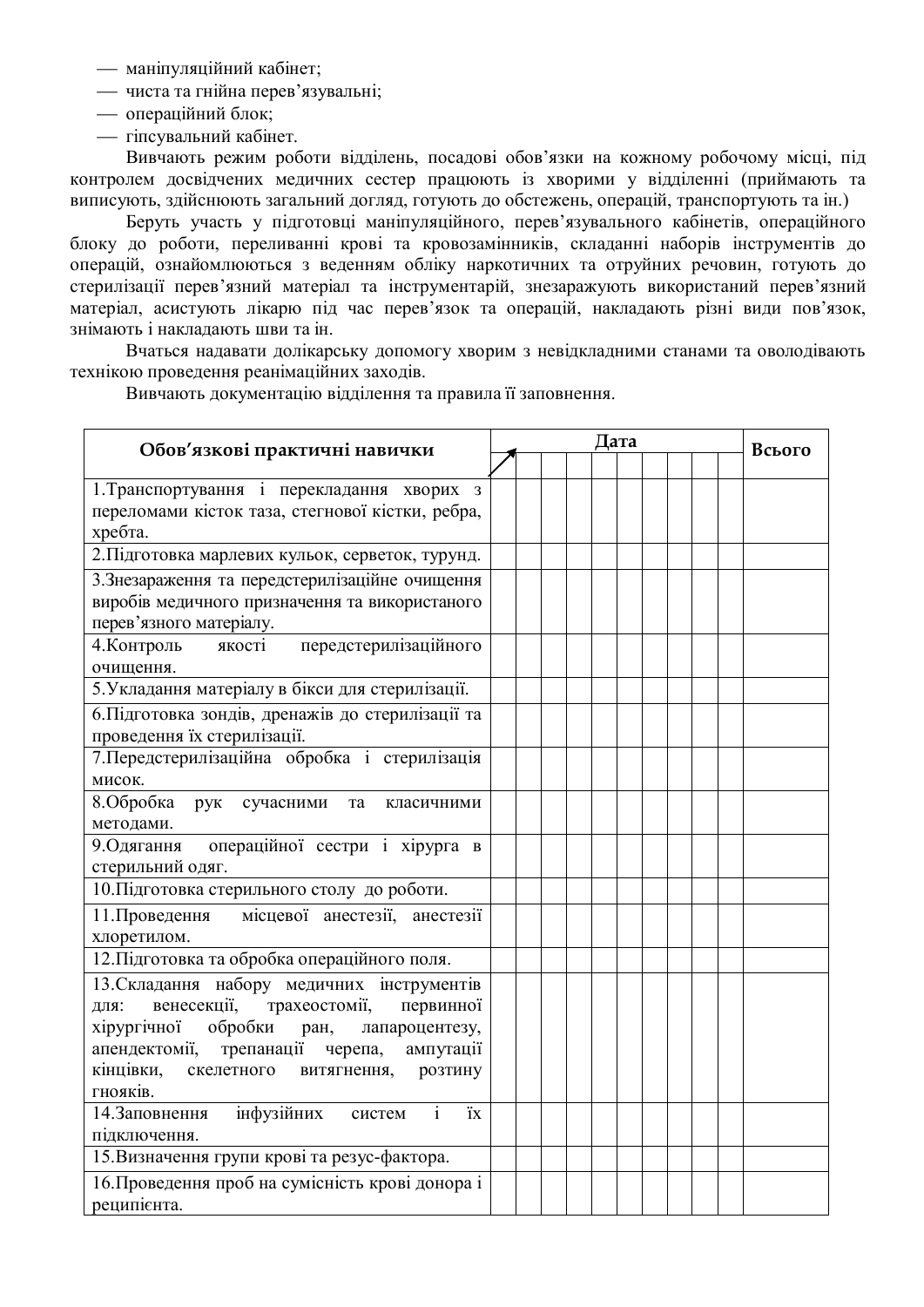| 17. Катетеризація сечового міхура.                                                                                                                                                                                                                                                                                                                                                                                                                                                                               |  |  |  |  |  |  |
|------------------------------------------------------------------------------------------------------------------------------------------------------------------------------------------------------------------------------------------------------------------------------------------------------------------------------------------------------------------------------------------------------------------------------------------------------------------------------------------------------------------|--|--|--|--|--|--|
| 18. Проведення премедикації.                                                                                                                                                                                                                                                                                                                                                                                                                                                                                     |  |  |  |  |  |  |
| 19. Підготовка анестезіологічного столика.                                                                                                                                                                                                                                                                                                                                                                                                                                                                       |  |  |  |  |  |  |
| 20. Перев'язування ран.                                                                                                                                                                                                                                                                                                                                                                                                                                                                                          |  |  |  |  |  |  |
| 21. Накладання та зняття швів.                                                                                                                                                                                                                                                                                                                                                                                                                                                                                   |  |  |  |  |  |  |
| 22. Накладання м'яких і твердих пов'язок:<br>клейових, бинтових (чепець, на одне і обидва<br>ока, вуздечку, хрестоподібну на потилицю,<br>колосоподібну на плечовий суглоб, спіральну на<br>грудну клітку, грудну залозу, Дезо, черепашачу,<br>пальці, восьмиподібну на променево-<br>на<br>зап'ястковий суглоб), косинкові пов'язки, шини<br>Крамера, Дітеріхса), підготовка гіпсових бинтів,<br>лонгет, накладання і зняття гіпсових пов'язок та<br>лонгет, підготовка шини<br>Беллера<br>ДЛЯ<br>застосування. |  |  |  |  |  |  |
| 23. Накладання джгута при артеріальній<br>кровотечі.                                                                                                                                                                                                                                                                                                                                                                                                                                                             |  |  |  |  |  |  |
| 24. Пальцеве притискання артерії.                                                                                                                                                                                                                                                                                                                                                                                                                                                                                |  |  |  |  |  |  |
| 25. Проведення непрямого масажу серця.                                                                                                                                                                                                                                                                                                                                                                                                                                                                           |  |  |  |  |  |  |
| 26. Проведення штучної вентиляції легень (рот-                                                                                                                                                                                                                                                                                                                                                                                                                                                                   |  |  |  |  |  |  |
| у- рот, рот-у-ніс).                                                                                                                                                                                                                                                                                                                                                                                                                                                                                              |  |  |  |  |  |  |
| 27. Надання допомоги при западанні язика.                                                                                                                                                                                                                                                                                                                                                                                                                                                                        |  |  |  |  |  |  |
| 28. Здійснення особистого протиснідного<br>захисту при роботі з кров'ю та іншими<br>біологічними рідинами                                                                                                                                                                                                                                                                                                                                                                                                        |  |  |  |  |  |  |
| 29. Оформлення карти стаціонарного хворого<br>(історія хвороби).                                                                                                                                                                                                                                                                                                                                                                                                                                                 |  |  |  |  |  |  |

#### Робота в поліклініці - 2 дні

Робочі місця студентів: хірургічний, травматологічний кабінети і відповідні підрозділи (перев'язувальна, мала операційна, гіпсувальний кабінет, травматологічний пункт та ін.). Студенти вивчають режим роботи кабінетів, беруть участь у прийомі хворих, виконують маніпуляції та призначення лікаря під контролем медичної сестри, заповнюють медичну документацію, троводять санітарно-освітню роботу.

| Обов'язкові практичні навички                                      | Дата | Всього |
|--------------------------------------------------------------------|------|--------|
|                                                                    |      |        |
| 1. Прийом хворих та оцінка їх стану.                               |      |        |
| 2. Транспортування і перекладання хворих з переломами              |      |        |
| кісток таза, стегнової кістки, ребра, хребта.                      |      |        |
| 3. Підготовка марлевих кульок, серветок, турунд.                   |      |        |
| 4. Знезараження і передстерилізаційне очищення виробів             |      |        |
| медичного призначення.                                             |      |        |
| 5. Контроль якості передстерилізаційного очищення.                 |      |        |
| 6. Передстерилізаційна обробка і стерилізація лотків.              |      |        |
| 7. Обробка рук сучасними та класичними методами.                   |      |        |
| 8. Підготовка стерильного стола перев'язувальної сестри до         |      |        |
| роботи.                                                            |      |        |
| 9. Проведення місцевої анестезії, анестезії хлоретилом.            |      |        |
| наборів<br>10. Складання<br>медичних<br><b>ІНСТРУМЕНТІВ</b><br>ЛЛЯ |      |        |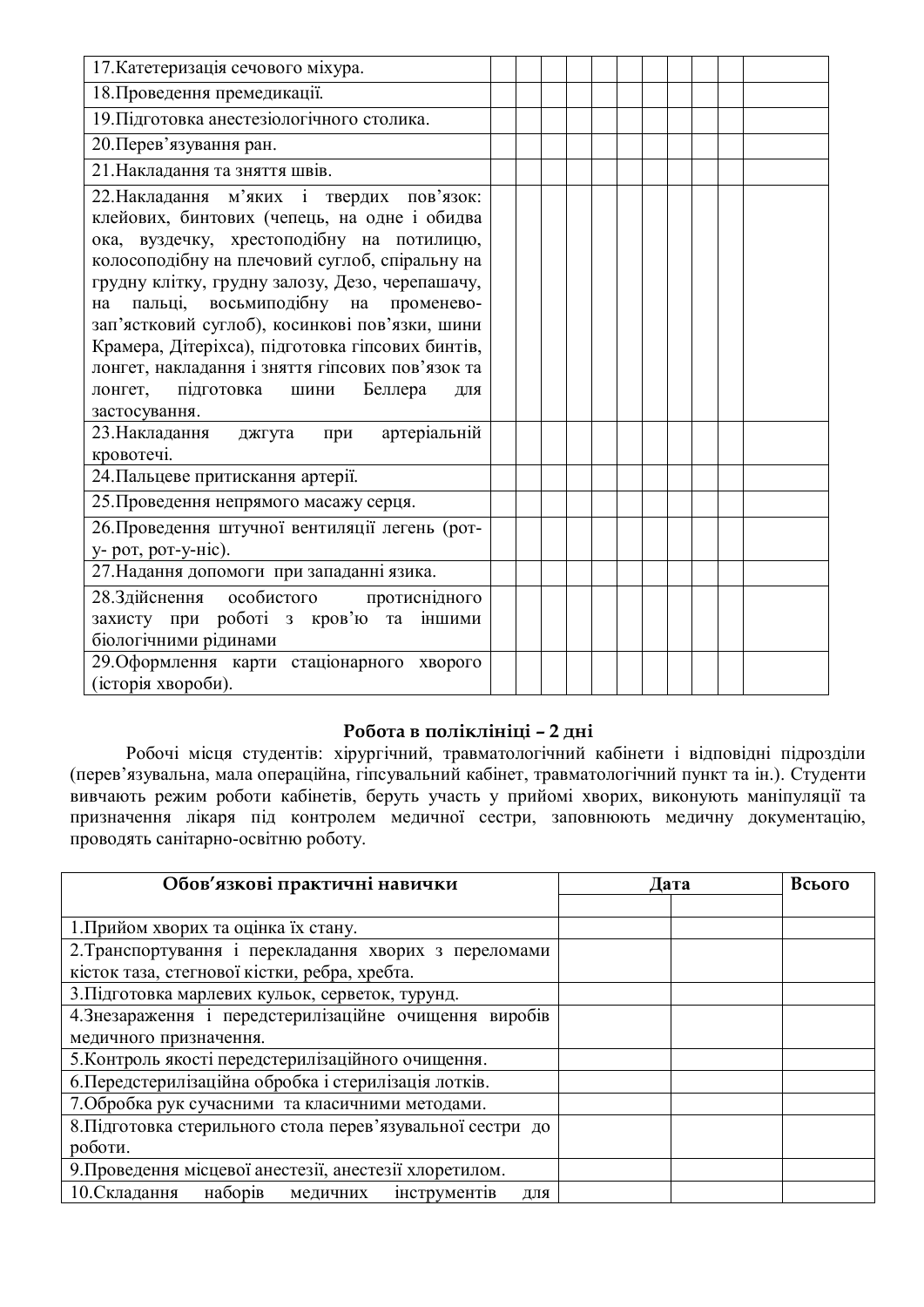| первинної хірургічної обробки ран, трахеостомії, розтину  |  |
|-----------------------------------------------------------|--|
| гнояків та ін.                                            |  |
| 11. Підготовка та обробка операційного поля.              |  |
| 12. Проведення туалету ран.                               |  |
| 13. Накладання м'яких пов'язок на різні ділянки тіла.     |  |
| 14. Накладання кровоспинного джгута при артеріальній      |  |
| кровотечі.                                                |  |
| 15. Пальцеве притискання артерії.                         |  |
| 16. Накладання та зняття швів.                            |  |
| 17. Накладання та зняття лонгетних і циркулярних гіпсових |  |
| пов'язок.                                                 |  |
| 18. Заповнення документації хірургічного кабінету.        |  |

#### ПЕДІАТРИЧНЕ ВІДДІЛЕННЯ

#### Студент повинен знати

- чинні накази та інструкції, які регламентують роботу дитячого стаціонару та поліклініки;
- анатомо-фізіологічні особливості дітей різного віку;
- правила вигодовування дітей до року та розрахунок разової та добової кількості їжі;
- симптоматику захворювань, їх ускладнення, обсяг долікарської допомоги при них;
- календар профілактичних щеплень;
- правила медичної етики та деонтології.

Студент повинен вміти

- володіти маніпуляційною технікою та виконувати обов'язкові практичні навички під контролем медичної сестри;
- за даними обстежень оцінювати стан розвитку дитини (фізичний та нервово-психічний), стан тяжкості хворої дитини;
- давати поради батькам щодо вигодовування та загартовування дітей;
- здійснювати догляд і спостереження за хворою та здоровою дитиною;
- надавати долікарську допомогу у разі таких невідкладних станів: гіпертермії, судом, ларингоспазму, стенозувального ларинготрахеїту, носової кровотечі, асфіксії новонародженого, дихальної недостатності, астматичного стану, гострої серцевої недостатності, колапсу і непритомності, діабетичної та гіпоглікемічної ком, анафілактичного шоку і алергічних станів, токсикозу з ексикозом, гострої ниркової недостатності;
- проводити санітарно-освітню роботу.

#### Робота в стаціонарі - 6 днів

Робочі місця студентів: пост медичної сестри соматичних та спеціалізованих відділень, маніпуляційна, процедурний кабінет та кабінет функціональної діагностики.

Самостійна робота студентів на кожному робочому місці здійснюється під контролем досвідчених медсестер.

Студенти проводять огляд дітей, оцінюють їх фізичний і психомоторний розвиток, визначають стан тяжкості захворювання та обсяг заходів з догляду за хворими; беруть участь у наданні долікарської допомоги при невідкладних станах; здійснюють догляд за дітьми різних вікових груп; засвоюють специфіку роботи на різних ділянках (пост медсестри, маніпуляційна, процедурний кабінети); готують хворих до різних обстежень і допомагають лікарю при їх проведенні; виконують призначення лікаря; проводять санітарно-освітню роботу серед батьків та літей.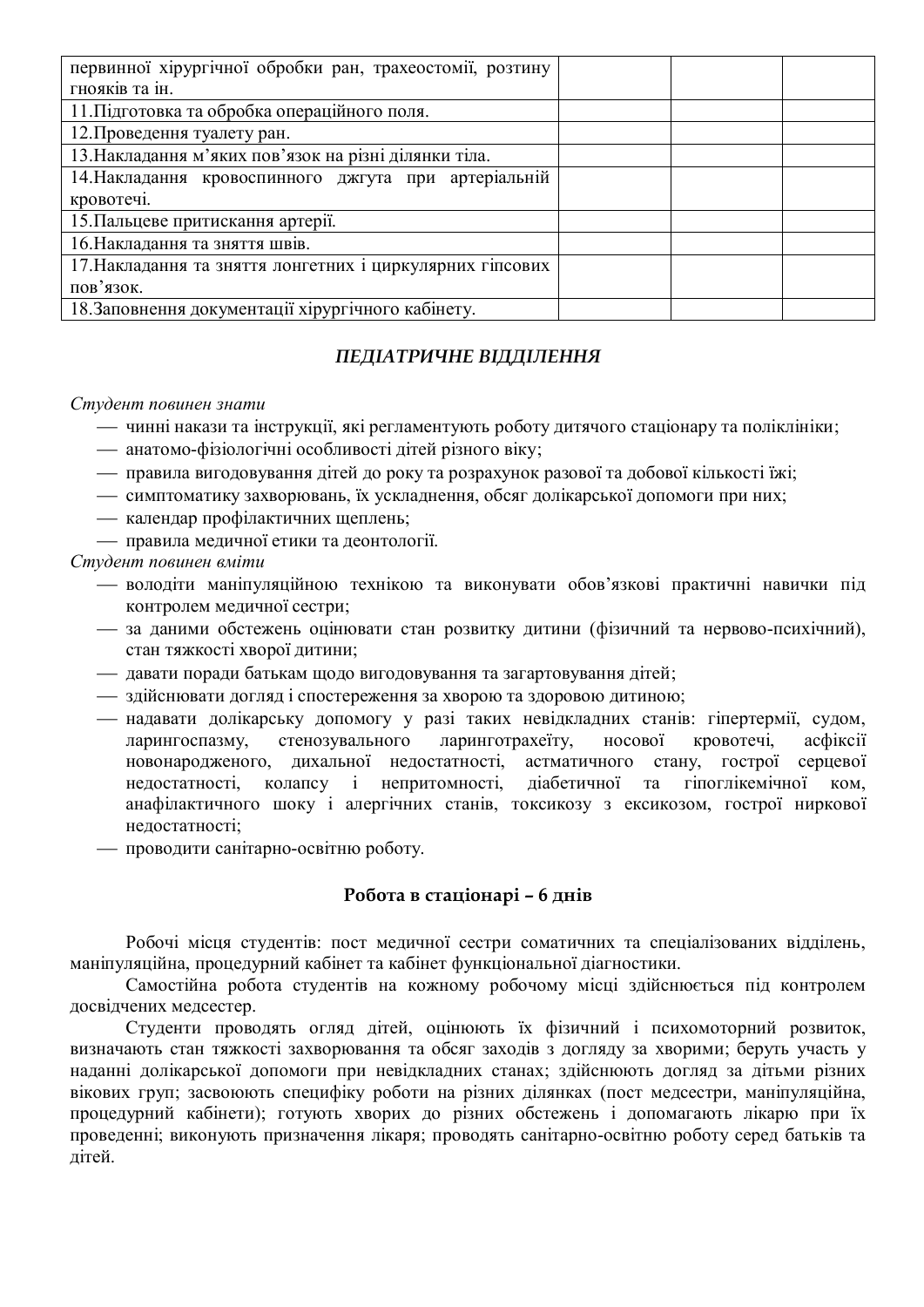| Обов'язкові практичні навички                  | Дата | Всього |
|------------------------------------------------|------|--------|
|                                                |      |        |
| 1. Проведення прийому здорових і хворих        |      |        |
| дітей.                                         |      |        |
| 2. Проведення оцінки стану, встановлення.      |      |        |
| 3.3бирання анамнезу.                           |      |        |
| 4. Проведення загального огляду.               |      |        |
| 5. Проведення антропометрії.                   |      |        |
| 6. Проведення оцінки фізичного та нервово-     |      |        |
| психічного розвитку дитини.                    |      |        |
| 7. Визначення добової та разової кількості їжі |      |        |
| дітям першого року життя.                      |      |        |
| 8. Проведення підрахунку частоти дихання та    |      |        |
| пульсу, визначення їх характеру.               |      |        |
| 9. Проведення вимірювання артеріального        |      |        |
| тиску та його реєстрація.                      |      |        |
| 10. Призначення і розрахунок<br>ДОЗ            |      |        |
| ергокальциферолу з метою профілактики та       |      |        |
| лікування рахіту.                              |      |        |
| 11. Одягання новонароджених.                   |      |        |
| 12. Проведення туалету пупкової ранки.         |      |        |
| 13. Проведення ранкового туалету дитини        |      |        |
| грудного віку.                                 |      |        |
| 14. Узяття мазків з носа<br>зіва<br>та<br>на   |      |        |
| мікрофлору.                                    |      |        |
| 15. Узяття калу для копрологічного<br>та       |      |        |
| бактеріологічного досліджень, на<br>яйця       |      |        |
| гельмінтів.                                    |      |        |
| 16. Узяття зіскрібка на ентеробіоз.            |      |        |
| 17. Проведення відсмоктування слизу<br>3       |      |        |
| верхніх дихальних шляхів.                      |      |        |
| 18. Проведення ШВЛ і закритого масажу          |      |        |
| серця.                                         |      |        |
| 19. Вимірювання температури тіла.              |      |        |
| 20. Проведення контрольного зважування.        |      |        |
| 21. Застосування міхура з льодом і грілки.     |      |        |
| 22. Проведення догляду за кувезом.             |      |        |
| інгаляцій<br>23. Проведення<br>киснем<br>та    |      |        |
| лікарськими препаратами.                       |      |        |
| 24. Проведення промивання шлунка.              |      |        |
| 25. Поставлення лікувальної та очисної клізм.  |      |        |
| 26. Узяття крові на біохімічне дослідження.    |      |        |
| 27. Розведення антибіотиків і розрахунок       |      |        |
| дози.                                          |      |        |
| ін'єкцій:<br>28. Проведення<br>підшкірних,     |      |        |
| внутрішньом'язових, внутрішньовенних.          |      |        |
| 29. Проведення гігієнічної та лікувальної      |      |        |
| ванн.                                          |      |        |
| 30. Підготовка сумішей для годування та        |      |        |
| годування дітей з ложки, через зонд.           |      |        |
| 31. Закапування крапель у ніс, вуха, очі.      |      |        |
| 32. Накладання зігрівального компресу на       |      |        |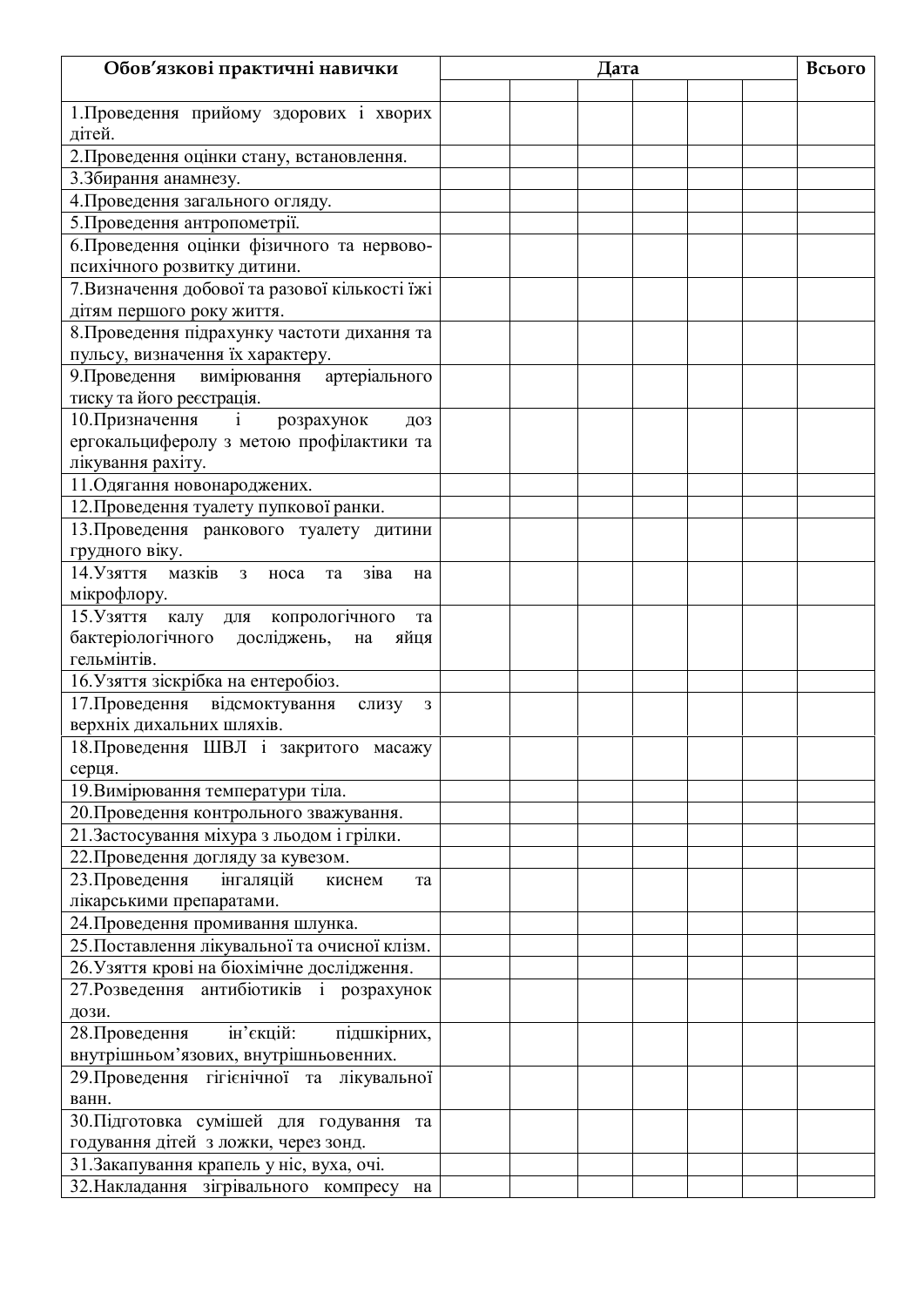| вухо, грудну клітку.                          |  |  |  |  |
|-----------------------------------------------|--|--|--|--|
| 33. Накладання гірчичників,<br>проведення     |  |  |  |  |
| гірчичних обгортань.                          |  |  |  |  |
| 34. Уведення газовідвідної трубки.            |  |  |  |  |
| 35. Збирання сечі для загального аналізу, за  |  |  |  |  |
| Нечипоренком, Зимницьким, на вміст цукру.     |  |  |  |  |
| 36. Розкладання та видача лікарських засобів. |  |  |  |  |

#### Робота в поліклініці – 1 денеь

Робочі місця студентів: на прийомі з дільничним педіатром, у кабінетах профілактичних щеплень та здорової дитини, у маніпуляційному кабінеті.

Студенти закріплюють навички самостійної роботи на прийомі з лікарем, виконують маніпуляції і процелури в умовах поліклініки та влома, злійснюють патронаж злорових і хворих дітей, обслуговують диспансерні групи.

Робота в кабінеті здорової дитини, у кабінеті профілактичних щеплень проводиться під безпосереднім керівництвом медсестер цих підрозділів поліклініки. Студенти проводять антропометрію, оцінюють фізичний та нервово-психічний розвиток дітей, роблять щеплення, проводять санітарно-освітню роботу, заповнюють відповідну медичну документацію.

Для забезпечення найбільш ефективного використання робочого часу студенти можуть протягом дня працювати на декількох робочих місцях.

З метою повного виконання програми практики можна відпрацьовувати практичні навички на муляжах і фантомах.

| Обов'язкові практичні навички                                              | Дата | Всього |
|----------------------------------------------------------------------------|------|--------|
|                                                                            |      |        |
| 1. Проведення антропометрії.                                               |      |        |
| 2. Складання схеми годувань дітей першого року життя.                      |      |        |
| 3. Вимірювання температури тіла та її реєстрація.                          |      |        |
| 4. Підрахунок пульсу.                                                      |      |        |
| 5. Підрахунок дихання.                                                     |      |        |
| 6. Вимірювання артеріального тиску та його реєстрація.                     |      |        |
| 7. Розрахунок дози ергокальциферолу для профілактики<br>лікування рахіту.  |      |        |
| 8. Проведення патронажу (допологового, новонароджених та<br>хворих дітей). |      |        |
| 9. Проведення проби Манту та оцінка результату.                            |      |        |
| 10. Проведення профілактичних щеплень (складання плану та                  |      |        |
| звіту)                                                                     |      |        |
| 11. Оформлення документації (ф. № 112-0, 63-0, 30-0. 26-0).                |      |        |
| 12. Виписування направлень, довідок, рецептів.                             |      |        |

#### **ВІДДІЛЕННЯ ГІНЕКОЛОГІЧНОГО ПРОФІЛЮ (7 днів)**

Студенти повинні знати:

- організацію акушерсько-гінекологічної допомоги населенню, чинні накази та інструкції, які регламентують роботу відділень акушерсько-гінекологічного профілю;
- класифікацію, етіологію, патогенез, симптоматику гінекологічних захворювань. Принципи лікування;
- організацію проведення профілактичних оглядів жінок;
- групи ризику гінекологічних хворих з онкологічною патологією;
- методи обстеження хворих гінекологічного профілю;
- принципи профілактики гінекологічних захворювань.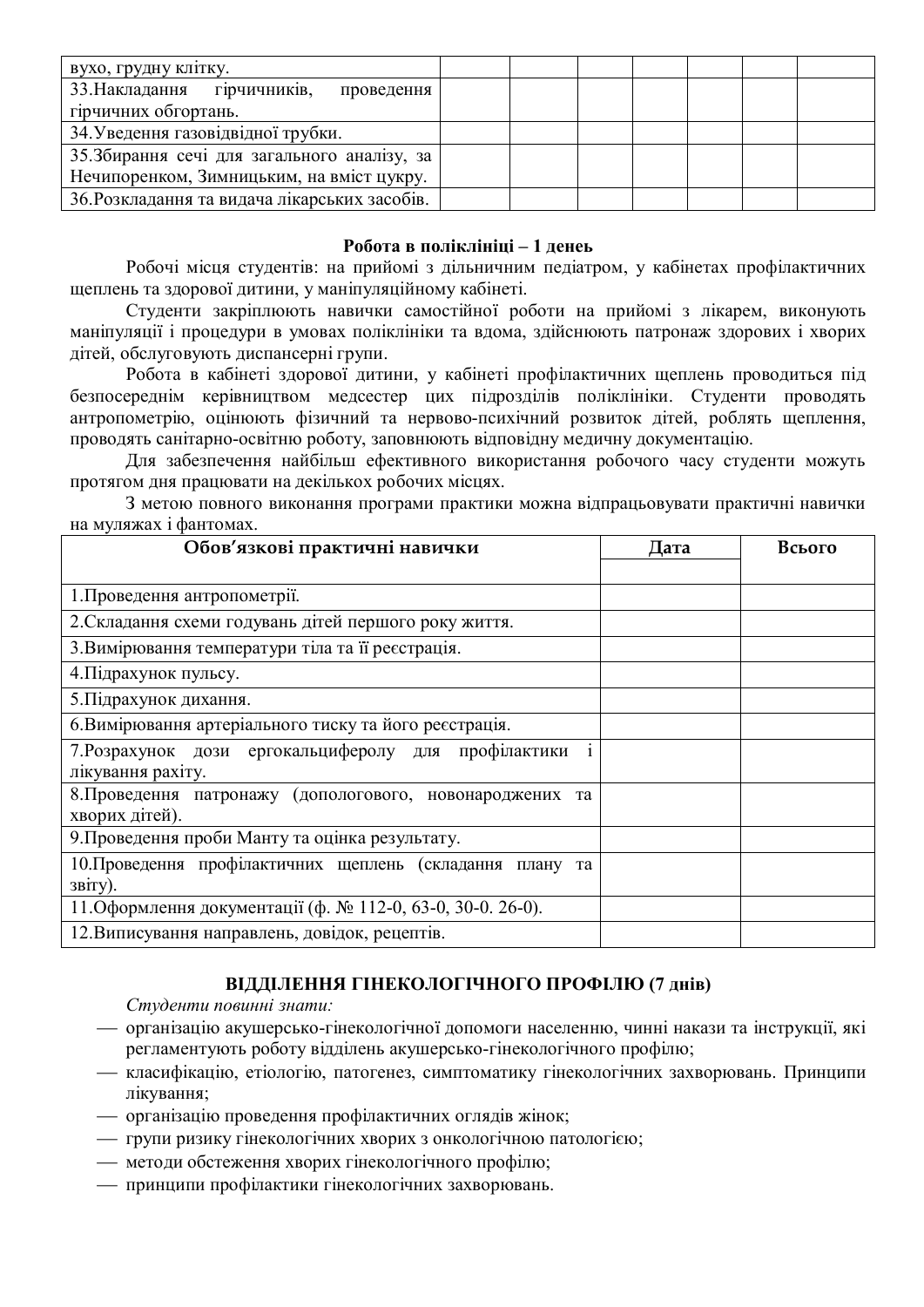Студенти повинні вміти:

- проводити суб'єктивне і об'єктивне обстеження хворих, оцінювати їх стан;
- володіти маніпуляційною технікою та виконувати обов'язкові практичні навички:
- надавати невідкладну медичну долікарську допомогу;

#### 1. РОБОТА В ГІНЕКОЛОГІЧНОМУ ВІДДІЛЕННІ (6 днів)

Робочі місця студентів: медсестринський пост гінекологічного відділення, маніпуляційний та процедурний кабінети гінекологічного відділення.

Студенти вивчають режим роботи відділення, посадові обов'язки на кожному робочому місці.

- Готують маніпуляційний, процедурний кабінети, та малу операційну до роботи.
- Студенти оглядають з лікарем хворих гінекологічного профілю, беруть участь у проведенні: — обстеження (здійснюють підготовку хворої жінки до взяття піхвових мазків):
- місцевих методів лікування хворих гінекологічного профілю (виконують спринцювання, піхвові ванночки, тампони з мазями);

| Обов'язкові практичні навички                             | Дата |  |  |  | Всього |
|-----------------------------------------------------------|------|--|--|--|--------|
|                                                           |      |  |  |  |        |
| 1. Збирання загального та гінекологічного анамнезу.       |      |  |  |  |        |
| 2. Взяття мазків на бактеріоскопічне дослідження          |      |  |  |  |        |
| 3. Взяття мазків на бактеріологічне дослідження           |      |  |  |  |        |
| 4. Взяття мазків на цитологічне дослідження.              |      |  |  |  |        |
| 5. Проведення<br>спеціального<br>гінекологічного          |      |  |  |  |        |
| обстеження;                                               |      |  |  |  |        |
| 6. Проведення огляду та пальпації грудних залоз.          |      |  |  |  |        |
| 7. Проведення піхвових ванночок (покази, проти            |      |  |  |  |        |
| покази, техніка проведення, лікувальні розчини);          |      |  |  |  |        |
| 8. Проведення спринцювань (покази, проти покази,          |      |  |  |  |        |
| техніка проведення, лікувальні розчини);                  |      |  |  |  |        |
| 9. Введення тампонів із мазями, (покази, проти покази,    |      |  |  |  |        |
| техніка проведення, лікувальні мазі);                     |      |  |  |  |        |
| 10. Підготовка медичних інструментів для<br><b>B3ATTR</b> |      |  |  |  |        |
| матеріалу на біопсію та оформлення направлення на         |      |  |  |  |        |
| гістологічне дослідження.                                 |      |  |  |  |        |
| 11. Скласти набір<br>медичних<br>інструментів<br>ДЛЯ      |      |  |  |  |        |
| діагностичного вишкрібання;                               |      |  |  |  |        |
| медичних інструментів<br>набір<br>12. Скласти<br>ДЛЯ      |      |  |  |  |        |
| зондування порожнини матки;                               |      |  |  |  |        |
| 13. Скласти набір медичних інструментів для пункції       |      |  |  |  |        |
| черевної порожнини через заднє склепіння піхви.           |      |  |  |  |        |
| 14. Надання невідкладної медичної допомоги при            |      |  |  |  |        |
| травмах жіночих статевих органів.                         |      |  |  |  |        |
| 15. Надання невідкладної медичної допомоги<br>при         |      |  |  |  |        |
| маткових кровотечах;                                      |      |  |  |  |        |
| 16. Підготовка жінки до УЗО.                              |      |  |  |  |        |
| 17. Проведення санітарно-освітньої роботи.                |      |  |  |  |        |

— асистують при проведенні гінекологічних маніпуляцій та малих операцій.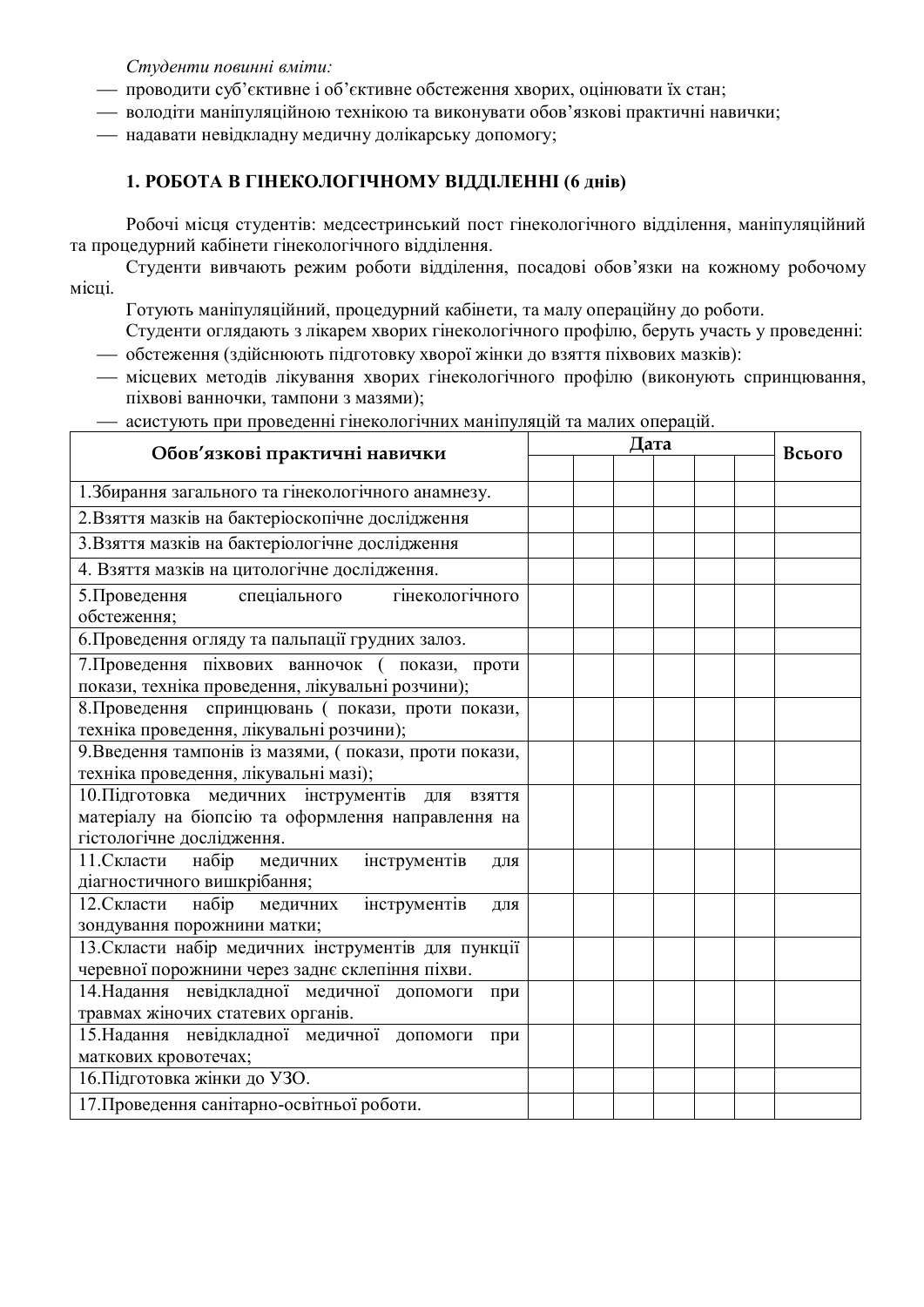#### 2. РОБОТА В ЖІНОЧІЙ КОНСУЛЬТАЦІЇ (1 день)

Робочі місця студентів: на прийомі з лікарем, у маніпуляційній, процедурному кабінеті. Студенти оглядають з лікарем хворих гінекологічного профілю, беруть участь у проведенні обстеження, визначають диспансерну групу гінекологічних хворих, оформляють медичні карти диспансерного хворого, виписують рецепти, проводять профілактичний огляд жінок, огляд шкіри та слизових оболонок, огляд грудних залоз, беруть участь у проведенні піхвового дослідження і взятті мазків для цитологічного дослідження, оформляють "Журнал онкопрофоглядів".

#### $B$ *iдгук* осіб, які перевіряли проходження практики

*ǰȖȟțȜȐȜȘȘȓȞȳȐțȖȘȎȝȞȎȘȠȖȘȖȐȳȒȐȖȧȜȑȜțȎȐȥȎșȪțȜȑȜȕȎȘșȎȒȡȝȞȜ ȝȞȜȣȜȒȔȓțțȭȝȞȎȘȠȖȘȖ*

| 20<br>року                                                                                    |  |  |  |  |  |  |
|-----------------------------------------------------------------------------------------------|--|--|--|--|--|--|
| Оцінка:                                                                                       |  |  |  |  |  |  |
| за національною шкалою                                                                        |  |  |  |  |  |  |
| (словами)                                                                                     |  |  |  |  |  |  |
| кількість балів                                                                               |  |  |  |  |  |  |
| (цифрами і словами)                                                                           |  |  |  |  |  |  |
| $V$ and $\overline{S}$ are a symptoms $\overline{S}$ are a sympano stationary part a sympathy |  |  |  |  |  |  |

Керівник практики від вищого навчального закладу \_\_\_\_\_\_\_\_\_\_\_\_\_\_\_\_\_\_\_\_\_\_\_\_\_\_\_\_\_\_\_\_\_\_\_\_\_\_\_\_\_\_\_\_\_\_\_\_\_\_\_\_\_\_\_\_\_\_\_\_\_\_\_\_\_\_\_\_\_\_\_\_\_\_\_\_\_\_\_\_\_

(підпис) (прізвище та ініціали)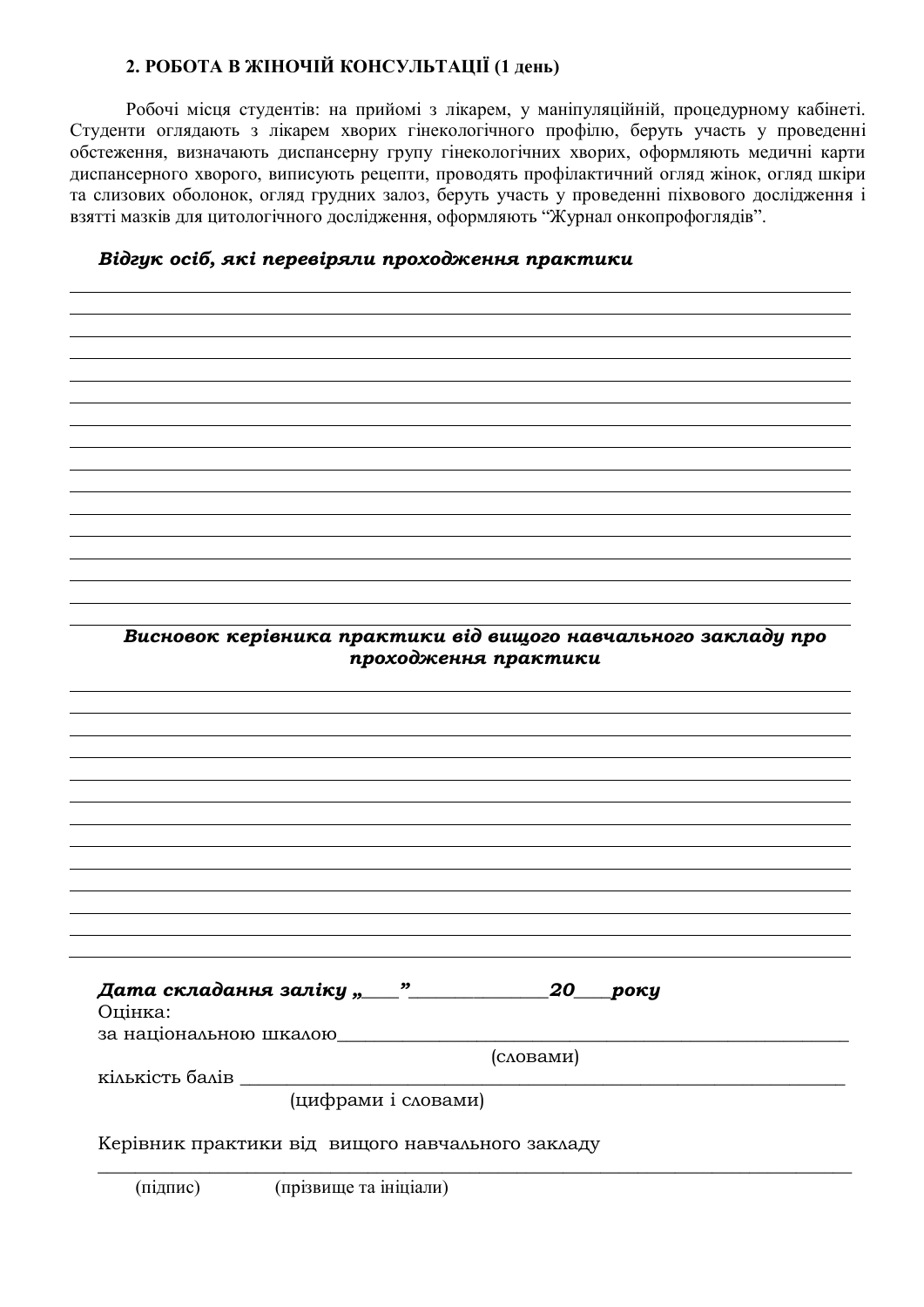#### Методичні рекомендації для виконання самостійної роботи при проходженні **виробничої практики**

#### $Bid$ ∂*йлення терапевтичного профілю (стаціонар) – 56 годин*

1.Щоденно на протязі трьох днів спостерігати за станом і динамікою симптомів у хворих, які закріплені за студентом. На одного хворого написати «Медичну картку стаціонарного хворого» з щоденним контролем стану пацієнта за весь термін проходження практики в терапевтичному відділенні (12 годин).

2. Здійснити два нічних чергування (24 години) на приймальному покої або в терапевтичному відділенні. Оформити записи таким чином:

| $N_2$ | Прізвище, ім'я по<br>батькові | Діагноз<br>того, хто<br>направив | Діагноз при<br>поступленні | В яке відділення<br>госпіталізований | Які<br>маніпуляції<br>проводилися |
|-------|-------------------------------|----------------------------------|----------------------------|--------------------------------------|-----------------------------------|
|       |                               |                                  |                            |                                      |                                   |
|       |                               |                                  |                            |                                      |                                   |
|       |                               |                                  |                            |                                      |                                   |

#### Приймальне відділення

Дата чергування *прізвише та підпис чергового лікаря* 

#### Терапевтичне відділення

 $\mathcal{L}_\mathcal{L} = \mathcal{L}_\mathcal{L} = \mathcal{L}_\mathcal{L} = \mathcal{L}_\mathcal{L} = \mathcal{L}_\mathcal{L} = \mathcal{L}_\mathcal{L} = \mathcal{L}_\mathcal{L} = \mathcal{L}_\mathcal{L} = \mathcal{L}_\mathcal{L} = \mathcal{L}_\mathcal{L} = \mathcal{L}_\mathcal{L} = \mathcal{L}_\mathcal{L} = \mathcal{L}_\mathcal{L} = \mathcal{L}_\mathcal{L} = \mathcal{L}_\mathcal{L} = \mathcal{L}_\mathcal{L} = \mathcal{L}_\mathcal{L}$ 

| $N_2$ | Прізвище, ім'я по<br>батькові | Діагноз | Які маніпуляції<br>проводилися вами<br><b>XBODOMV</b> | Підготовка до яких<br>досліджень<br>проводилася |
|-------|-------------------------------|---------|-------------------------------------------------------|-------------------------------------------------|
|       |                               |         |                                                       |                                                 |
|       |                               |         |                                                       |                                                 |
|       |                               |         |                                                       |                                                 |

Дата чергування **илета** прізвище та підпис чергового лікаря

3. Виділити 6 годин для самостійної роботи у клінічної лабораторії (з 8 години ранку два дні), приймати участь у заборі матеріалів для дослідження.

 $\_$  , and the contribution of the contribution of the contribution of the contribution of  $\mathcal{L}_\text{max}$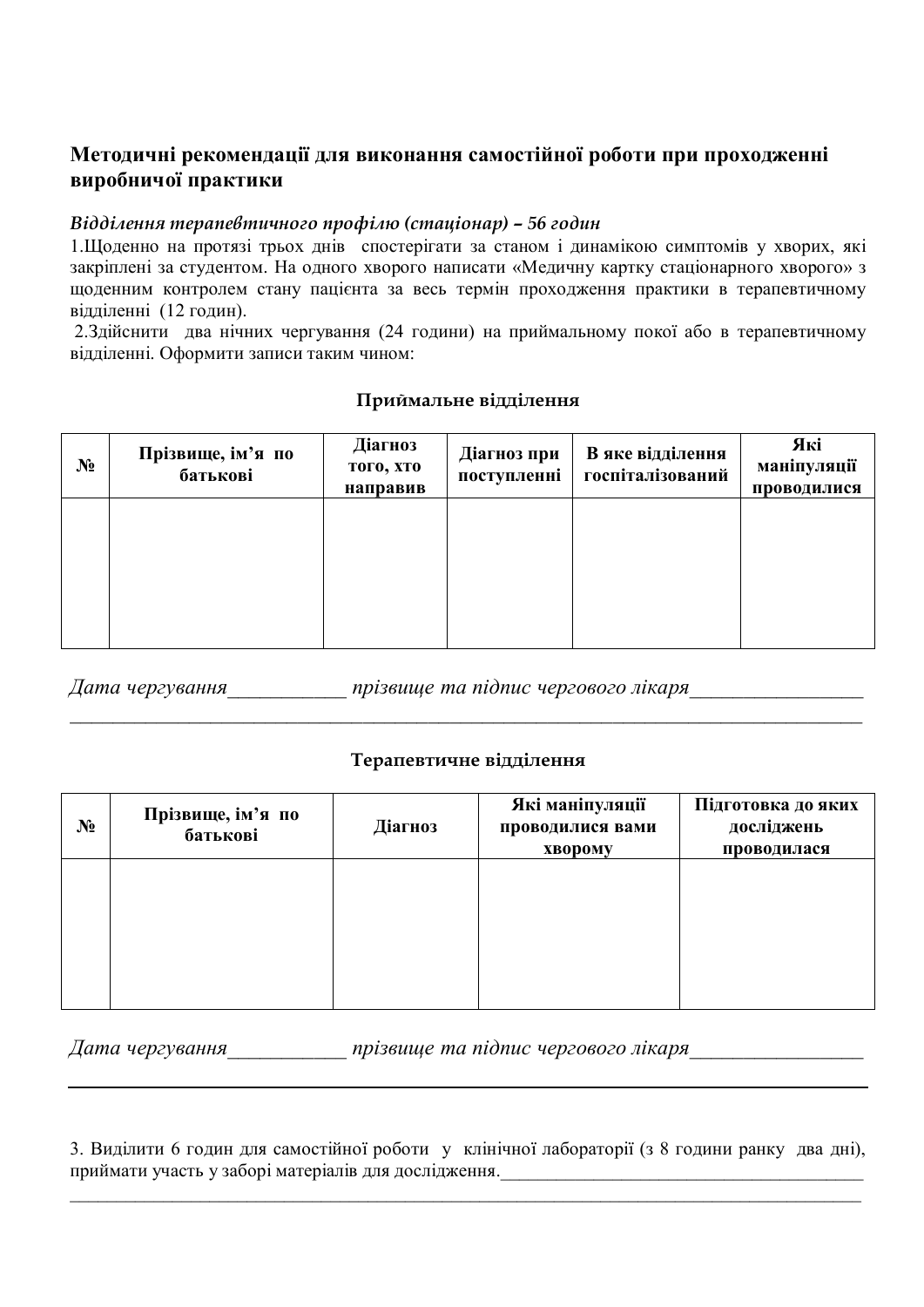4 . Виділити 6 годин для самостійної роботи у біохімічній лабораторії (з 8 години ранку два дні, приймати участь у шриймати участь у заборі матеріалів для дослідження

 $\_$  , and the contribution of the contribution of the contribution of the contribution of  $\mathcal{L}_\text{max}$  $\_$  , and the contribution of the contribution of the contribution of the contribution of  $\mathcal{L}_\text{max}$  $\_$  , and the contribution of the contribution of the contribution of the contribution of  $\mathcal{L}_\text{max}$ 

 $\_$  , and the contribution of the contribution of the contribution of the contribution of  $\mathcal{L}_\text{max}$ 

5. Виділити 6 годин для самостійної роботи у кабінеті функціональної діагностики, приймати участь у зондуванні та допомагати при знятті електрокардіограм.

 $\_$  , and the contribution of the contribution of the contribution of the contribution of  $\mathcal{L}_\text{max}$  $\_$  , and the contribution of the contribution of the contribution of the contribution of  $\mathcal{L}_\text{max}$ 

#### *ǰȳȒȒȳșȓțțȭȠȓȞȎȝȓȐȠȖȥțȜȑȜȝȞȜȢȳșȬ (ȝȜșȳȘșȳțȳȘȎ) – 6 ȑȜȒȖț*

1. За призначенням лікаря здійснити 2 активних патронажу диспансерних хворих, або хворих з соціально-незахіщених груп населення. Провести суб'єктивне та об'єктивне обстеження пацієнта Описати одного пацієнта: анамнез життя, анамнез хвороби, результати огляду.

#### $Bid\delta$ *iлення хірургічного профілю (стаціонар) – 56 годин*

- 1. Щоденно на протязі трьох днів спостерігати за станом і динамікою симптомів у хворих, які закріплені за студентом. На одного хворого ведеться «Медична картка стаціонарного хворого» і записується щоденник на протязі всього терміну проходження практики в хірургічному відділенні (12 годин).
- 2. Відчергувати два нічних чергування у хірургічному відділенні: (24 годин) *ʋ1*

| $N_2$ | Прізвище, ім'я по<br>батькові | Діагноз | Які операції<br>проводилися<br>хворому | Які маніпуляції<br>проводилися<br>вами хворому | Підготовка до<br>яких<br>досліджень<br>проводилася |
|-------|-------------------------------|---------|----------------------------------------|------------------------------------------------|----------------------------------------------------|
|       |                               |         |                                        |                                                |                                                    |

Дата чергування **илетара** прізвище та підпис чергового лікаря

| $\mathcal{N}$ 2<br>$N_2$ | Прізвище, ім'я по<br>батькові | Діагноз | Які операції<br>проводилися<br>хворому | Які маніпуляції<br>проводилися<br>вами хворому | Підготовка до<br>яких<br>досліджень<br>проводилася |
|--------------------------|-------------------------------|---------|----------------------------------------|------------------------------------------------|----------------------------------------------------|
|                          |                               |         |                                        |                                                |                                                    |
|                          | Дата чергування               |         | прізвище та підпис чергового лікаря    |                                                |                                                    |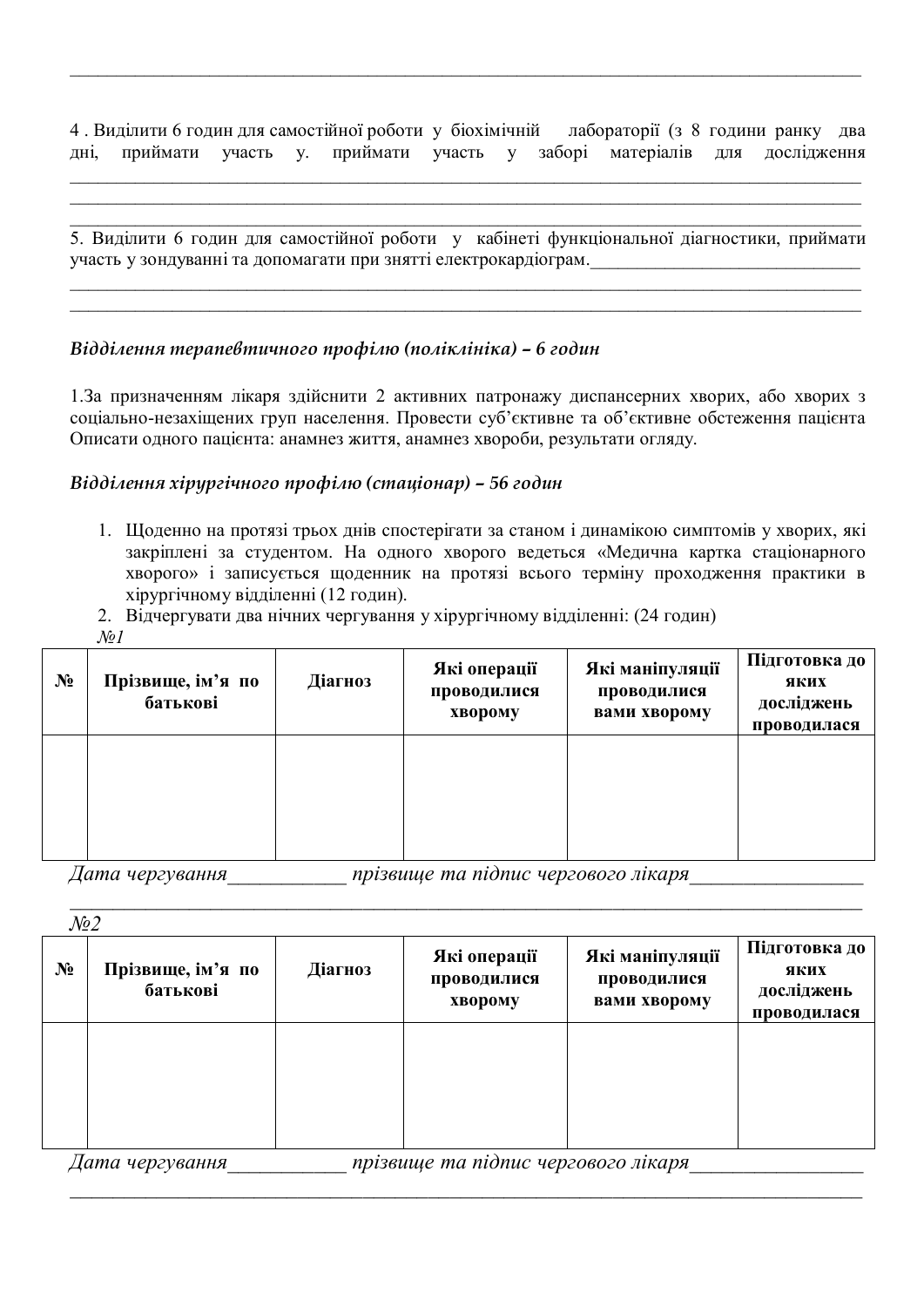3. Бути присутнім на двох операціях (12 годин), описати хід операції за зразком:

- прізвише, ім'я, по батькові хворого;
- діагноз;
- характер оперативного втручання;
- яка підготовка до операції проводилась;
- вид премедикації, наркозу;
- хід операції;
- вихід з наркозу;
- спостереження за станом хворого на протязі 3-х днів.
- vyactb v neper's ali.

4. Брати участь у перед стерилізаційної очистці хірургічного інструментарію після проведених операцій – 6 годин.

#### $B$ *i* $d$ д*iлення хірургічного профілю (поліклініка)* – 6 *годин*

#### $I.$  *Травматологічний кабінет*

Проаналізувати зв'язок професії, віку та характеру отриманих травм. Для цього на протязі чотирьох днів заповнити слідуючи таблицю:

| $N_2$ | Прізвище, ім'я, по батькові | Вік | Професія | Діагноз |
|-------|-----------------------------|-----|----------|---------|
|       |                             |     |          |         |
|       |                             |     |          |         |
|       |                             |     |          |         |
|       |                             |     |          |         |
|       |                             |     |          |         |
|       |                             |     |          |         |
|       |                             |     |          |         |
|       |                             |     |          |         |
|       |                             |     |          |         |
|       |                             |     |          |         |
|       |                             |     |          |         |

Зробіть Ваш висновок:

#### $\Pi$ едіатричне відділення (стаціонар) −18 годин

1.Щоденно спостерігати за станом і динамікою симптомів у хворих дітей, які закріплені за студентом. На одного хворого ведеться «Медична картка стаціонарного хворого» і записується щоденник на протязі всього терміну проходження практики в педіатричному відділенні. 2. Відчергувати одне нічне чергування у педіатричному відділенні, заповнити таблицю:

| N <sub>0</sub> | Прізвище, ім'я по<br>батькові<br>Діагноз |  | Які маніпуляції<br>проводилися вами<br><b>XBODOMV</b> | Підготовка до яких<br>досліджень<br>проводилася |  |  |
|----------------|------------------------------------------|--|-------------------------------------------------------|-------------------------------------------------|--|--|
|                |                                          |  |                                                       |                                                 |  |  |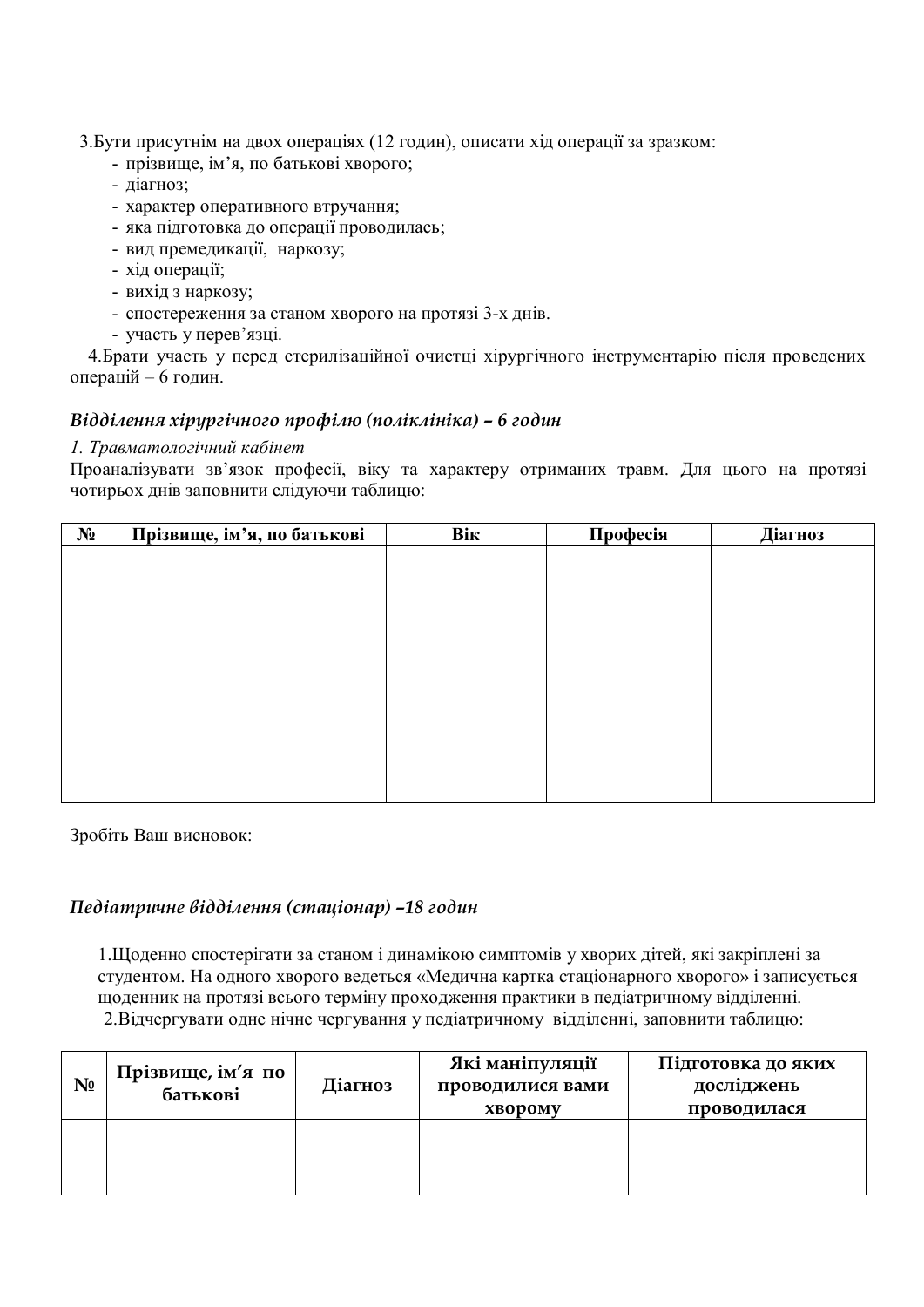#### $\Pi$ едіатричне відділення (поліклініка) –3 годин

1. Здійснити активний патронаж здорових дітей до 1 року. Оформити патронаж наступним чином:

- прізвище, ім'я, по батькові;
- вік дитини;
- характер вигодовування;
- анамнез життя дитини (від якої вагітності, пологів, маса тіла при народженні, оцінка по шкалі Апгар);
- провести огляд в послідовності: шкірні покриви (пупкова ранка) та слизові оболонки, кістково-м'язова система (скільки зубів, тім'ячка), органи дихання, серцево-судинна система, шлунково-кишковий тракт, органи сечовиділення;
- дати рекомендації по догляду за дитиною, вигодовуванню (введення соків, прикормів).

#### Робота в гінекологгічному - 18 годин

1. Самостійно курирувати двох хворих, оформити на одну з них «Медичну картку стаціонарного хворого».

|  |  |  |  | 2. Здійснити одне нічне чергування у гінекологічному відділенні, заповнити слідуючу таблицю: |  |
|--|--|--|--|----------------------------------------------------------------------------------------------|--|
|  |  |  |  |                                                                                              |  |

| Дата                      | Прізвище ім'я, по батькові | Діагноз | Проведені маніпуляції |
|---------------------------|----------------------------|---------|-----------------------|
| годин                     |                            |         |                       |
| $\boldsymbol{\mathrm{M}}$ |                            |         |                       |
|                           |                            |         |                       |
|                           |                            |         |                       |
|                           |                            |         |                       |
|                           |                            |         |                       |
|                           |                            |         |                       |
|                           |                            |         |                       |
|                           |                            |         |                       |
|                           |                            |         |                       |
|                           |                            |         |                       |
|                           |                            |         |                       |
|                           |                            |         |                       |
|                           |                            |         |                       |
|                           |                            |         |                       |
|                           |                            |         |                       |
|                           |                            |         |                       |
|                           |                            |         |                       |
|                           |                            |         |                       |
|                           |                            |         |                       |
|                           |                            |         |                       |
|                           |                            |         |                       |
|                           |                            |         |                       |
|                           |                            |         |                       |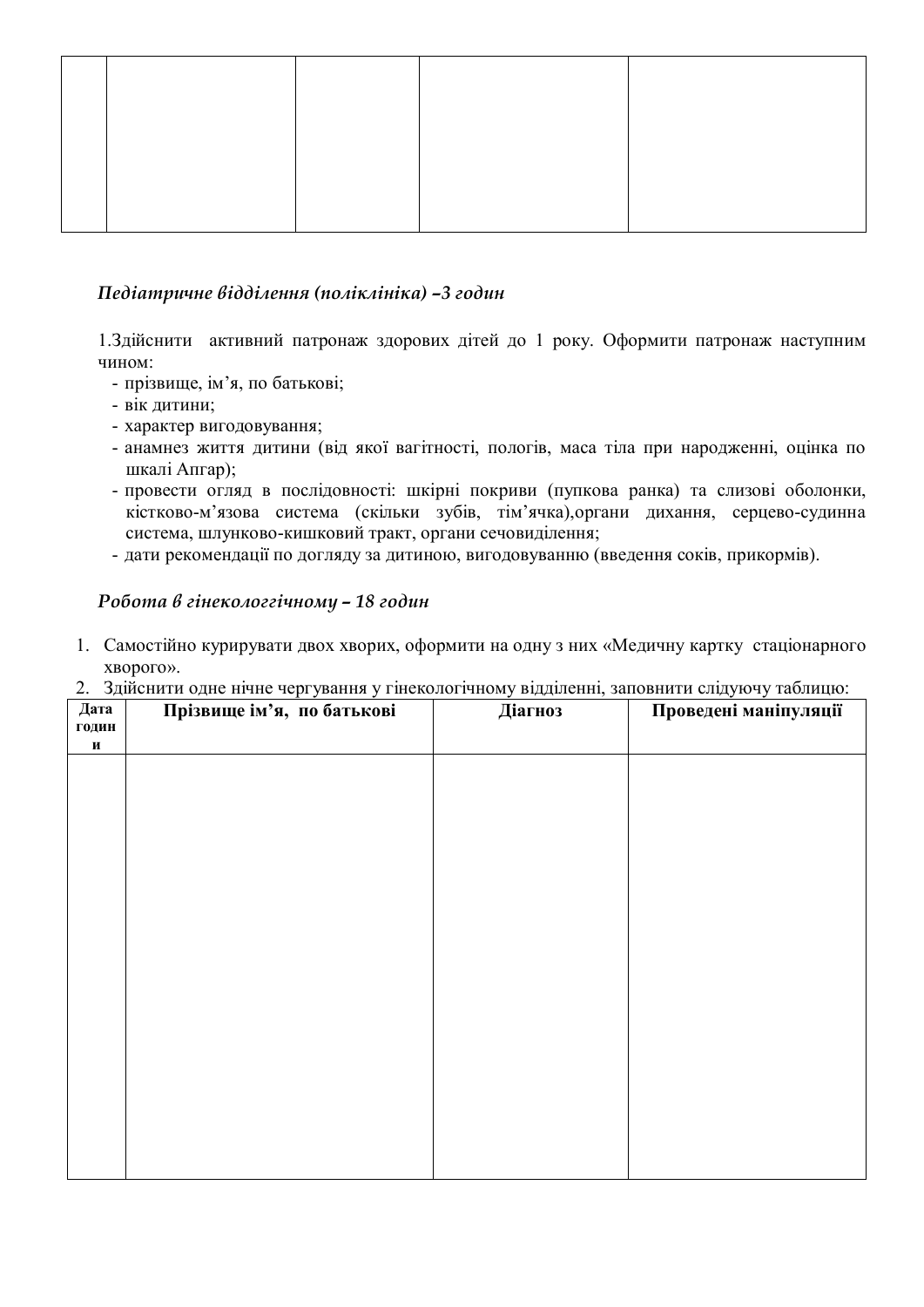#### Робота в жіночої консультації -3 години

3. Проаналізувати роботу жіночої консультації за період проходження практики. Оформити слідуючи таблицю:

| Дата | Прізвище ім'я, по батькові | Діагноз | Проведені маніпуляції |
|------|----------------------------|---------|-----------------------|
|      |                            |         |                       |
|      |                            |         |                       |
|      |                            |         |                       |
|      |                            |         |                       |
|      |                            |         |                       |
|      |                            |         |                       |
|      |                            |         |                       |
|      |                            |         |                       |
|      |                            |         |                       |
|      |                            |         |                       |
|      |                            |         |                       |
|      |                            |         |                       |
|      |                            |         |                       |
|      |                            |         |                       |
|      |                            |         |                       |
|      |                            |         |                       |
|      |                            |         |                       |
|      |                            |         |                       |
|      |                            |         |                       |
|      |                            |         |                       |
|      |                            |         |                       |
|      |                            |         |                       |
|      |                            |         |                       |

Зробити висновок.